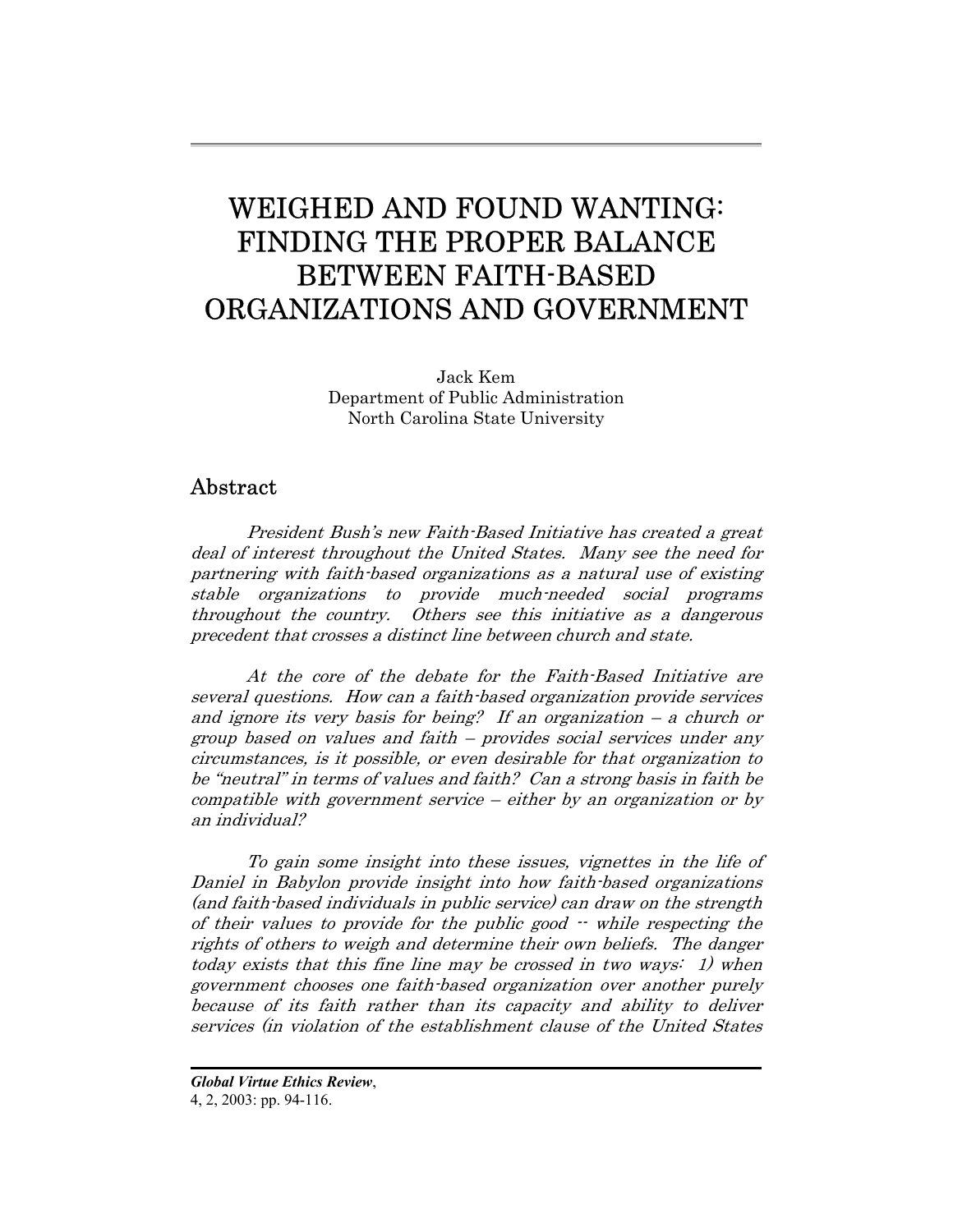Constitution); and 2) when the faith-based organization engages in proselytization as a quid pro quo for the services it provides.

# Introduction

Growing up in Kentucky, it was always interesting to see the occasional votes that took place for legalizing alcohol for sale within each of the counties. Most of the counties in Kentucky are "dry," which means they cannot sell alcohol within the county boundaries. In fact, this is true in many of the counties where Kentucky bourbon is produced. When there are enough signatures on a petition to bring the issue to a ballot to change a county to "wet," the politicking begins. Sides are quickly taken to support or defend the initiative, and most times, the issue is defeated – and counties remain "dry."

A common understanding is the issue is defeated by a coalition of two groups, who make the strangest "bedfellows" in Kentucky politics. The two groups of the bootleggers and the fundamental preachers push hard to get the issue defeated. Bootleggers have no desire to lose their clientele – they have a good thing going, and they do not want to lose their business to legal liquor outlets. Fundamental preachers decry the erosion of morals in the community that the evils of alcohol bring. Both groups have their own reasons for defeating the issue, but they share a desire for the same end-state – protecting their turf and retaining a status quo of no legalized alcohol. Caught in the middle are the legal, moderate drinkers who simply drive to the next county to get their six-pack – and the small retail business owners who lose profits to the big city retailers.

President Bush's Faith-Based Initiative appears to have some of the same characteristics of a "wet-dry" ballot issue. It appears the fundamentalists are in the middle of this issue as well. Any government intrusion or control is perceived in terms of an erosion of autonomy for the institution of the church. Worse yet, "undesirable" denominations or faith-groups may receive government monies and legitimacy, enabling these groups to further their beliefs and gain converts. For the fundamentalist groups, it is best to have the government stay completely out of the business of the church – a clean and total separation of church and state is the only answer. On the other side of the issue are those who believe religion has no place in society. The concept of using organizations based on faith conjures up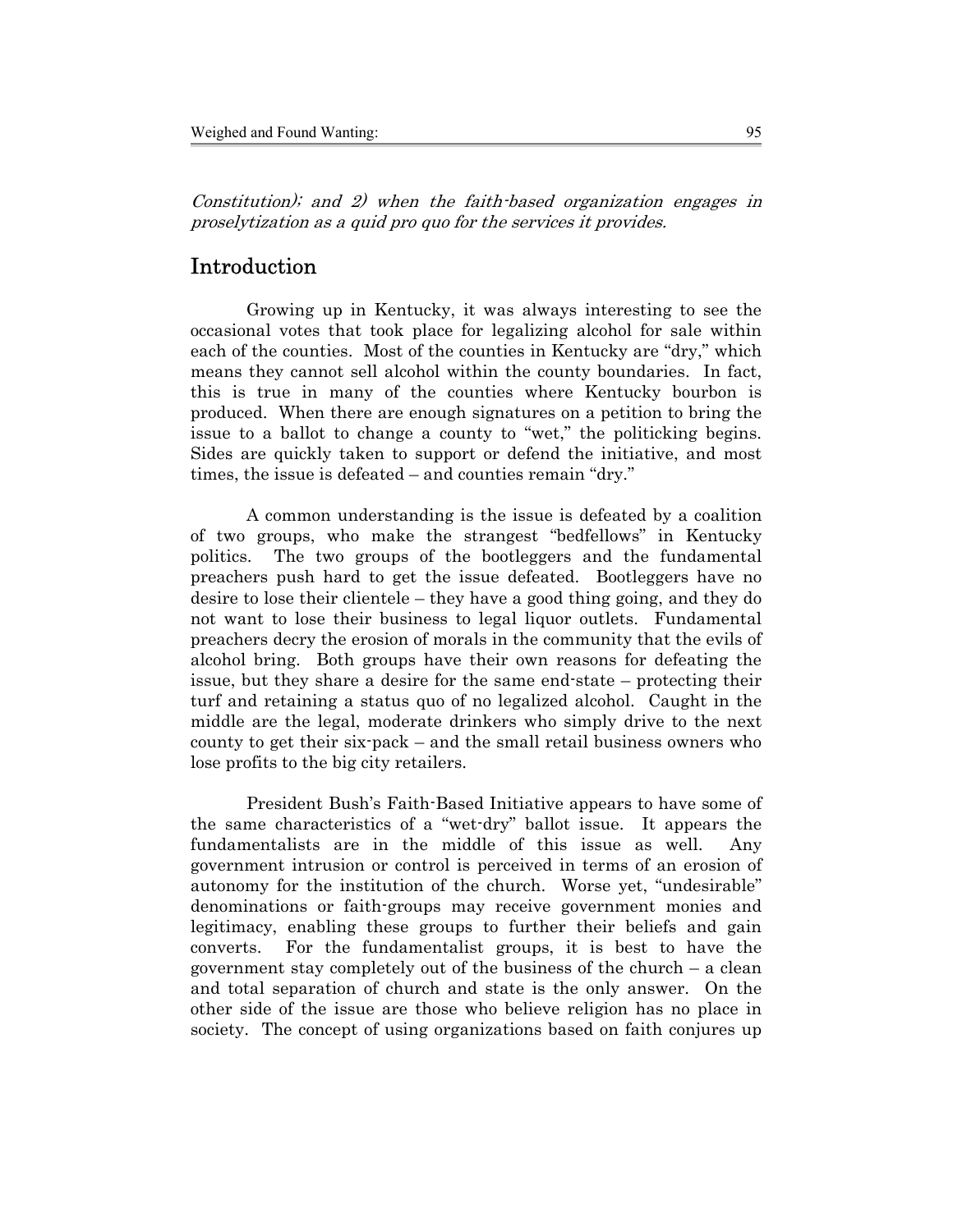images of proselytizing and evangelizing innocent people in need of social services. Although it is a broad characterization to say this, the opposition to the Faith-Based Initiative has the strange bedfellows of the "radical right" and the "radical left." There appears to be some truth in this concept.

At the core of the debate for the Faith-Based Initiative are several questions. How can a faith-based organization provide services and ignore its very basis for being? If an organization – a church or group based on values and faith – provides social services under any circumstances, is it possible, or even desirable, for that organization to be "neutral" in terms of values and faith? The concept of "there ain't no free lunch" for soup kitchens meant that you got fed, but you had to stay to listen to the preaching… so how can the government ensure that "staying for the preaching" is voluntary? Can a strong basis in faith be compatible with government service – either by an organization or by an individual? To gain insight into these issues, it is useful to turn to a case study to see how a strong basis in faith is compatible with government service.

#### Daniel–A Man of Faith in a Faithless Society

The prophet Daniel provides an interesting case study of a man who served with distinction within a society that did not share his faith. Daniel in Babylon was a man of faith who never denied his strongly held faith, yet was a trusted senior advisor under three different kings (Nebuchadnezzar, Belshazzar, and Darius) who did not share his faith in God. Daniel's faith in his God was not a stumbling block, but rather a source of the very virtues necessary in public servants  $\cdot$  honesty, integrity, and loyalty. Although Daniel never hid his faith, he worshiped in a private, respectful manner  $\cdot$  and did not try to convert the Babylonian world. He clearly demonstrated the principle of "rendering unto Caesar that which is Caesar's."

## Daniel's First Stand

Daniel did not choose to go to Babylon – he was taken there as a slave after Nebuchadnezzar captured Jerusalem. The best slaves – those who demonstrated the greatest potential – were selected for service to the king. Daniel was apparently easily identified as one suited for service to Nebuchadnezzar: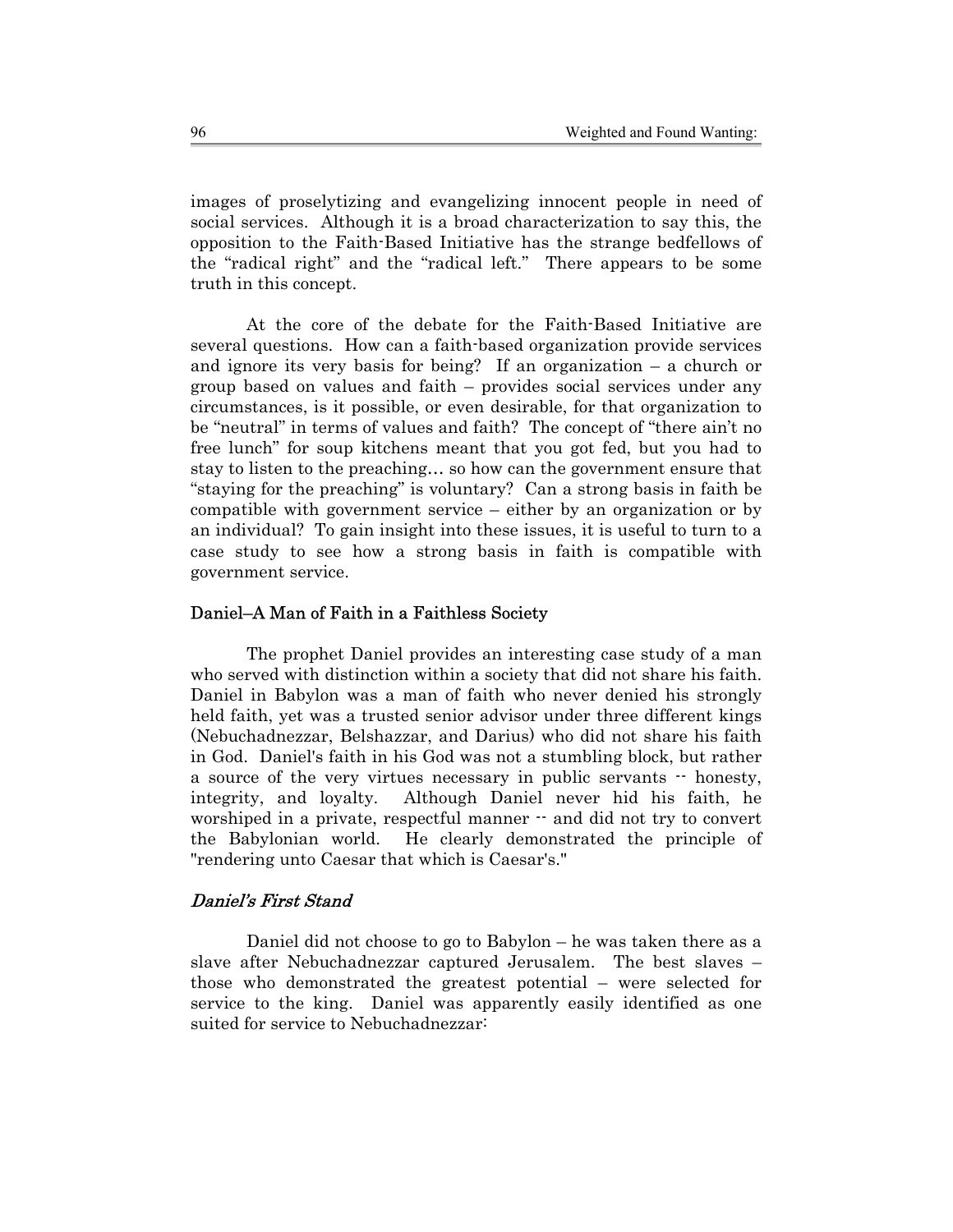In the third year of the reign of Jehoiakim king of Judah, Nebuchadnezzar king of Babylon came to Jerusalem and besieged it. And the Lord delivered Jehoiakim king of Judah into his hand, along with some of the articles from the temple of God. These he carried off to the temple of his god in Babylonia and put in the treasure house of his god. Then the king ordered Ashpenaz, chief of his court officials, to bring in some of the Israelites from the royal family and the nobility  $\cdot$  young men without any physical defect, handsome, showing aptitude for every kind of learning, well informed, quick to understand, and qualified to serve in the king's palace. He was to teach them the language and literature of the Babylonians. (Daniel 1:1-4, NIV)

Daniel and the other men identified as having great potential were then given an intensive three-year training program to prepare them for service. Daniel, however, was a man of great faith, deeply rooted in his religion. The training program no doubt included the best of education in Babylonian society, but it also included the best of everything else in that society. This included the food that they ate, causing the first major conflict for Daniel. The royal food and wine was not acceptable for a devout man of God, so Daniel decided to make a stand for what he felt was a higher calling. It is interesting to see how Daniel resolved this in a way faithful to his God as well as to service to his new king.

Daniel resolved not to defile himself with the royal food and wine, and he asked the chief official for permission not to defile himself this way. Now God had caused the official to show favor and sympathy to Daniel, but the official told Daniel, "I am afraid of my lord the king, who has assigned your food and drink. Why should he see you looking worse than the other young men your age? The king would then have my head because of you." Daniel then said to the guard whom the chief official had appointed over Daniel, Hananiah, Mishael and Azariah, "Please test your servants for ten days: Give us nothing but vegetables to eat and water to drink. Then compare our appearance with that of the young men who eat the royal food, and treat your servants in accordance with what you see." So he agreed to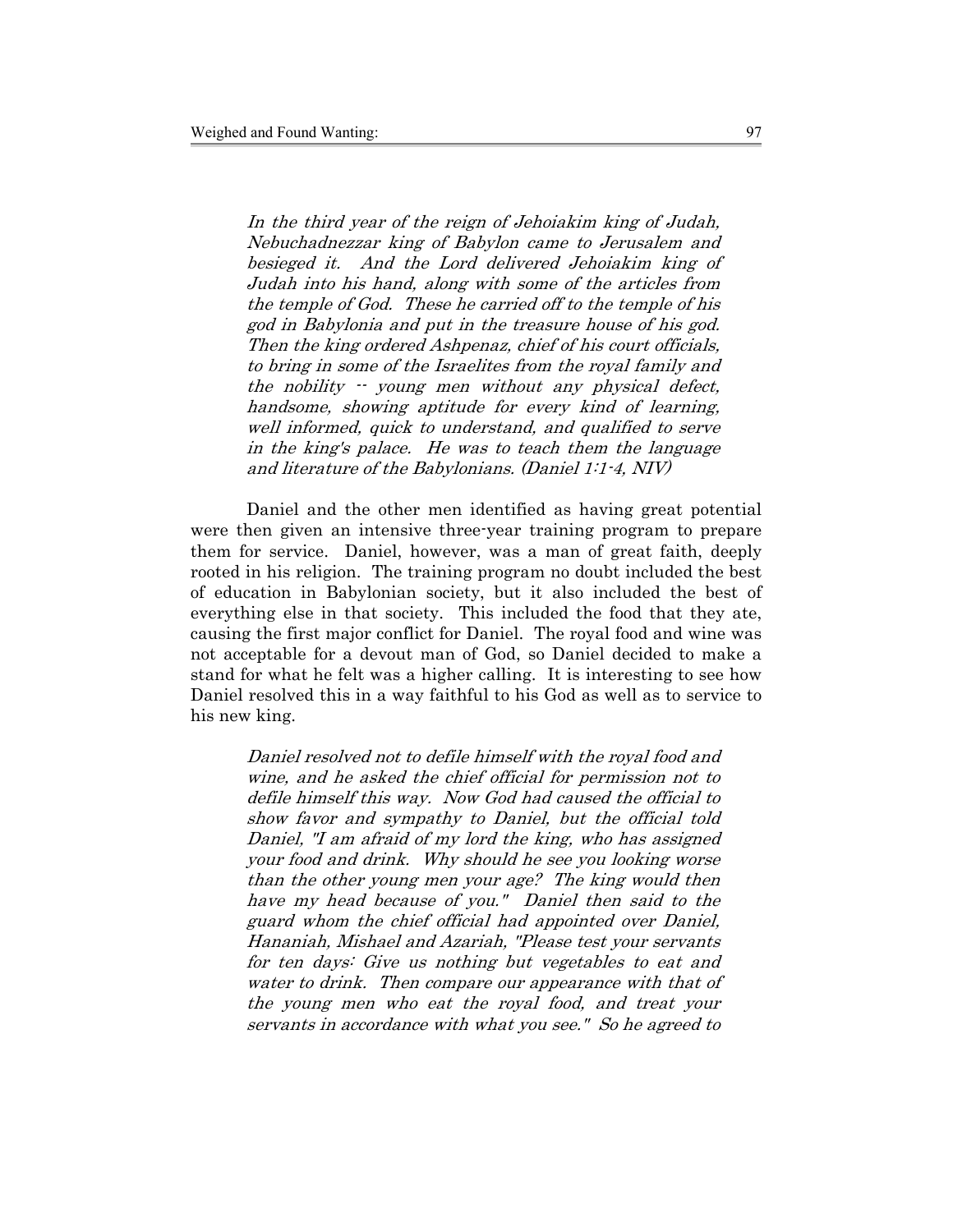this and tested them for ten days. At the end of the ten days they looked healthier and better nourished than any of the young men who ate the royal food. So the guard took away their choice food and the wine they were to drink and gave them vegetables instead. (Daniel 1:8-16, NIV)

Daniel's first stand was resolved in a way that was acceptable to both his strong faith in God and to service to King Nebuchadnezzar. Daniel demonstrated that by adhering to his faith – by not consuming the royal food and wine – he would be even more useful to the king. The purpose for providing the royal food and wine was to produce healthy men ready for service. Daniel demonstrated that he could still meet and exceed this purpose by adhering to his own beliefs.

Note the language of the previous passage – even though Daniel was "resolved to not eat the royal food and wine, he asked for "permission" to do otherwise. Daniel did not make demands, but rather worked within the system in his discussion with the chief official. Daniel made a reasonable proposal to the chief official and provided a method to measure the success of his plan. If Daniel and the others did not demonstrate they were able to be as healthy as the others on a modified diet, they were willing to go back to the diet originally provided. Even though there was an element of risk for the chief official to agree to Daniel's plan, there were no hidden agendas by Daniel or any evasion. Everything, so to speak, was "on the table." Daniel remained true to his faith, and this faithfulness made his service even more valuable to the king. At the end of Daniel's training, he and the others who followed their diet were found to be "ten times better" than all the rest in the kingdom (Daniel 1:20, NIV).

#### Nebuchadnezzar's Dream

Daniel continued to have great success in his new service to King Nebuchadnezzar. Nebuchadnezzar depended on his "wise men" to explain the meaning of many things that happened, including the dreams that he had. One dream particularly bothered Nebuchadnezzar and he wanted some answers – and to test the authenticity of his "wise men," he wanted them to explain the meaning of his dream. Since they were supposedly wise, their task was not only to interpret the dream, but also to describe the dream. This was a difficult task, and none of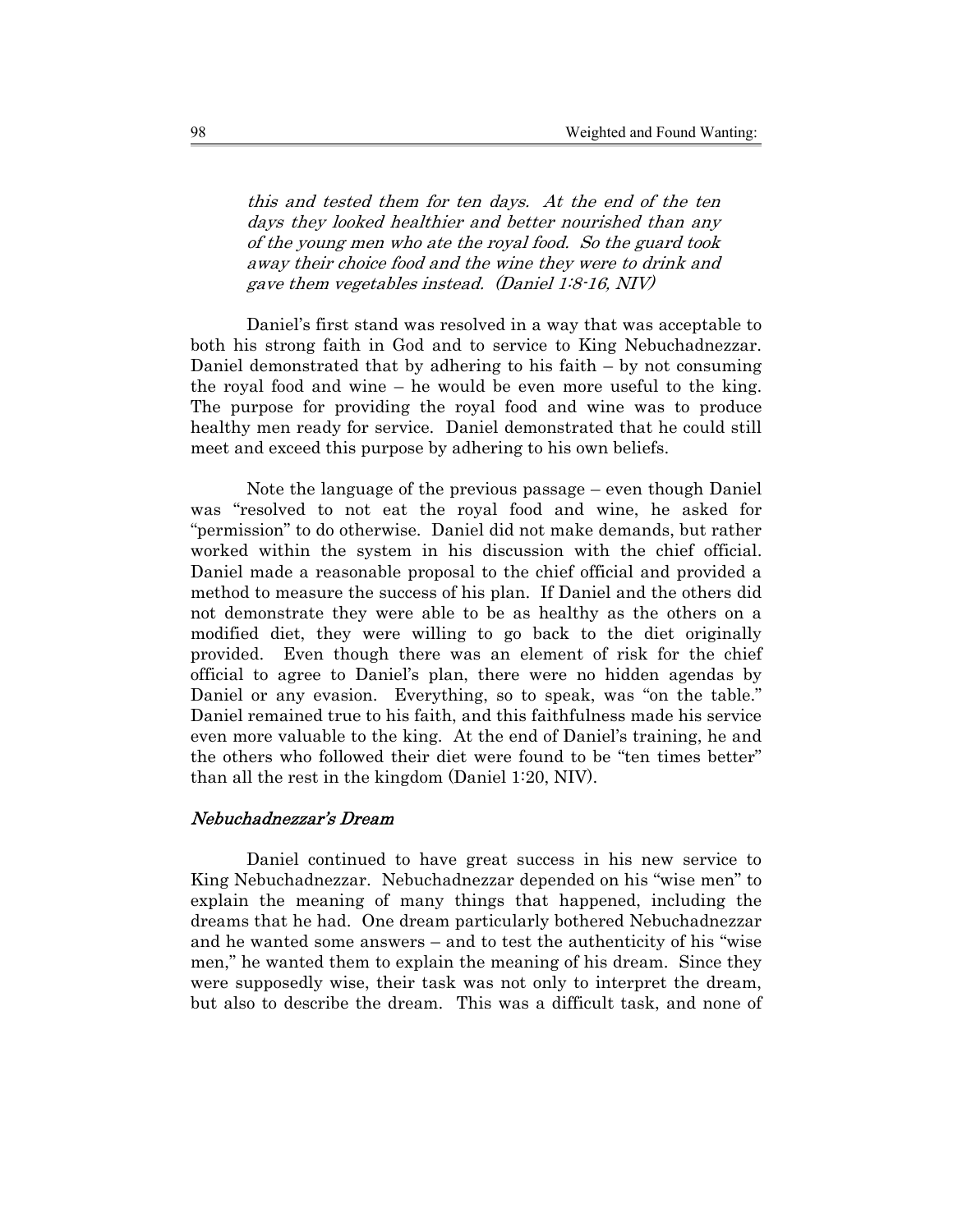the wise men were able to come up with both the content and meaning of Nebuchadnezzar's dream.

The solution for Nebuchadnezzar was to have all of the wise men killed – they were obviously fakes. Daniel entered the scene and met the challenge. Of course, Daniel had a vested interest in resolving this issue – he was also a "wise man," one of the diviners of knowledge, so he and his friends were also to be killed under the king's decree. Daniel prayed to God for understanding, and the dream was revealed to him. Daniel then went to King Nebuchadnezzar to describe the dream and the interpretation of the dream.

The king asked Daniel (also called Belteshazzar), "Are you able to tell me what I saw in my dream and interpret it?" Daniel replied, "No wise man, enchanter, magician or diviner can explain to the king the mystery he has asked about, but there is a God in heaven who reveals mysteries. He has shown King Nebuchadnezzar what will happen in days to come. Your dream and the visions that passed through your mind as you lay on your bed are these. (Daniel 2:26-28, NIV)

Daniel proceeded to tell the king the content of his dream and the meaning of the dream. The king was thrilled; Daniel accurately described the dream and explained the dream to the king's satisfaction. Note that Daniel did not take credit for his ability to understand and interpret the dream, but gave credit to God for his abilities. This was not lost on Nebuchadnezzar – he also understood that the "gift" of divining the dream came from Daniel's God.

"The great God has shown the king what will take place in the future. The dream is true and the interpretation is trustworthy." Then King Nebuchadnezzar fell prostrate before Daniel and paid him honor and ordered that an offering and incense be presented to him. The king said to Daniel, "Surely your God is the God of gods and the Lord of kings and a revealer of mysteries, for you were able to reveal this mystery." Then the king placed Daniel in a high position and lavished many gifts on him. He made him ruler over the entire province of Babylon and placed him in charge of all its wise men. Moreover, at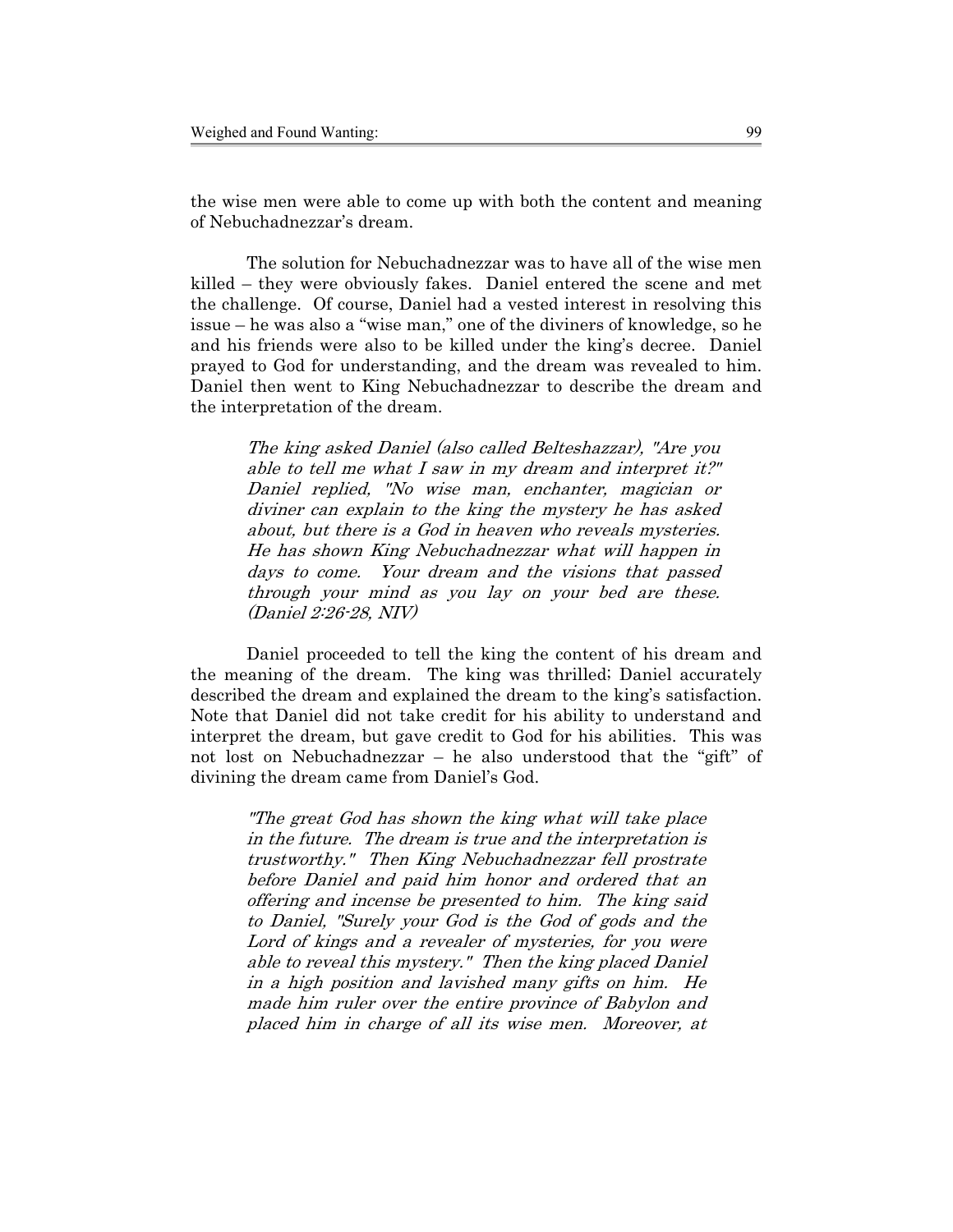Daniel's request the king appointed Shadrach, Meshach and Abednego administrators over the province of Babylon, while Daniel himself remained at the royal court. (Daniel 2:45b-49, NIV)

Daniel was promoted to greater responsibility within the kingdom. Daniel also remembered the other three exiles who had been faithful during his training – Shadrach, Meshach and Abednego (these are the new given names for Hananiah, Mishael and Azariah). We now turn to the adventures of these three men and their faith.

## The Fiery Furnace

Nebuchadnezzar may have acknowledged the power of Daniel's God, but that did not make him a believer. He created an image of gold having enormous dimensions – ninety feet high and nine feet wide – for all the people to worship. For those who decided to not worship this idol, the penalty was death. With great fanfare, this image was shown to the people.

"This is what you are commanded to do, O peoples, nations and men of every language: As soon as you hear the sound of the horn, flute, zither, lyre, harp, pipes and all kinds of music, you must fall down and worship the image of gold that King Nebuchadnezzar has set up. Whoever does not fall down and worship will immediately be thrown into a blazing furnace." Therefore, as soon as they heard the sound of the horn, flute, zither, lyre, harp and all kinds of music, all the peoples, nations and men of every language fell down and worshiped the image of gold that King Nebuchadnezzar had set up. (Daniel 3:4b-7, NIV)

This was, of course, disturbing to the three faithful exiles, Shadrach, Meshach and Abednego. According to their faith, they were only to worship their God – not an image of gold. Their refusal to worship this image was not lost on the others in power who were already jealous of the status of these three men. They immediately reported this problem to Nebuchadnezzar, who demanded an explanation.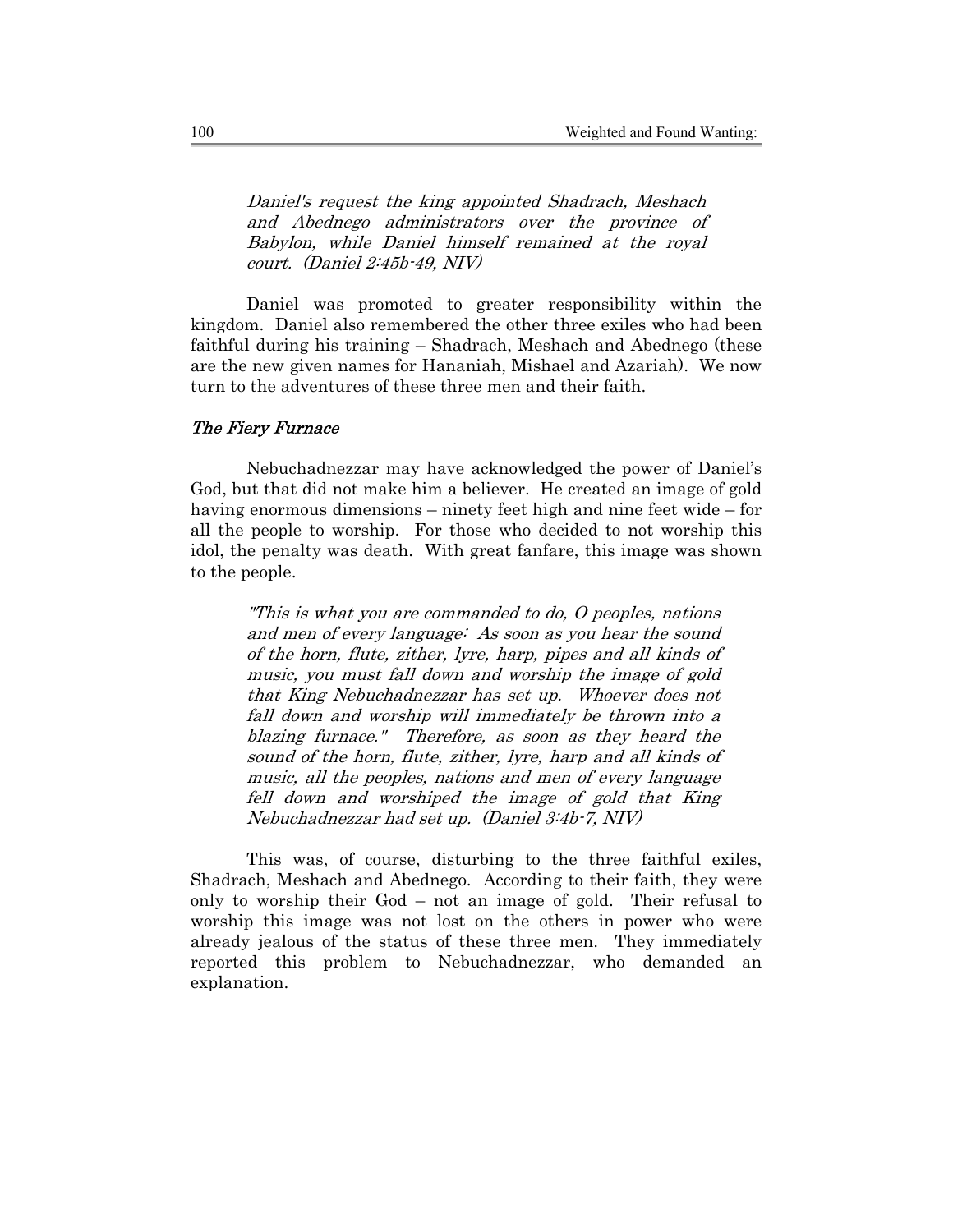…There are some Jews whom you have set over the affairs of the province of Babylon -- Shadrach, Meshach and Abednego--who pay no attention to you, O king. They neither serve your gods nor worship the image of gold you have set up." Furious with rage, Nebuchadnezzar summoned Shadrach, Meshach and Abednego. So these men were brought before the king, and Nebuchadnezzar said to them, "Is it true, Shadrach, Meshach and Abednego, that you do not serve my gods or worship the image of gold I have set up? Now when you hear the sound of the horn, flute, zither, lyre, harp, pipes and all kinds of music, if you are ready to fall down and worship the image I made, very good. But if you do not worship it, you will be thrown immediately into a blazing furnace. Then what god will be able to rescue you from my hand?" (Daniel 3:12-15, NIV)

The three men now were presented with limited options – they could deny their faith and worship the image, or they would be thrown into the fire. Nebuchadnezzar gave them a way out; they had already violated his decree and could have been thrown into the furnace for their refusal to worship the image. Shadrach, Meshach and Abednego stood firm in their faith – they refused to worship the image.

Shadrach, Meshach and Abednego replied to the king, "O Nebuchadnezzar, we do not need to defend ourselves before you in this matter. If we are thrown into the blazing furnace, the God we serve is able to save us from it, and he will rescue us from your hand, O king. But even if he does not, we want you to know, O king, that we will not serve your gods or worship the image of gold you have set up." Then Nebuchadnezzar was furious with Shadrach, Meshach and Abednego, and his attitude toward them changed. He ordered the furnace heated seven times hotter than usual and commanded some of the strongest soldiers in his army to tie up Shadrach, Meshach and Abednego and throw them into the blazing furnace. So these men, wearing their robes, trousers, turbans and other clothes, were bound and thrown into the blazing furnace. The king's command was so urgent and the furnace so hot that the flames of the fire killed the soldiers who took up Shadrach, Meshach and Abednego, and these three men,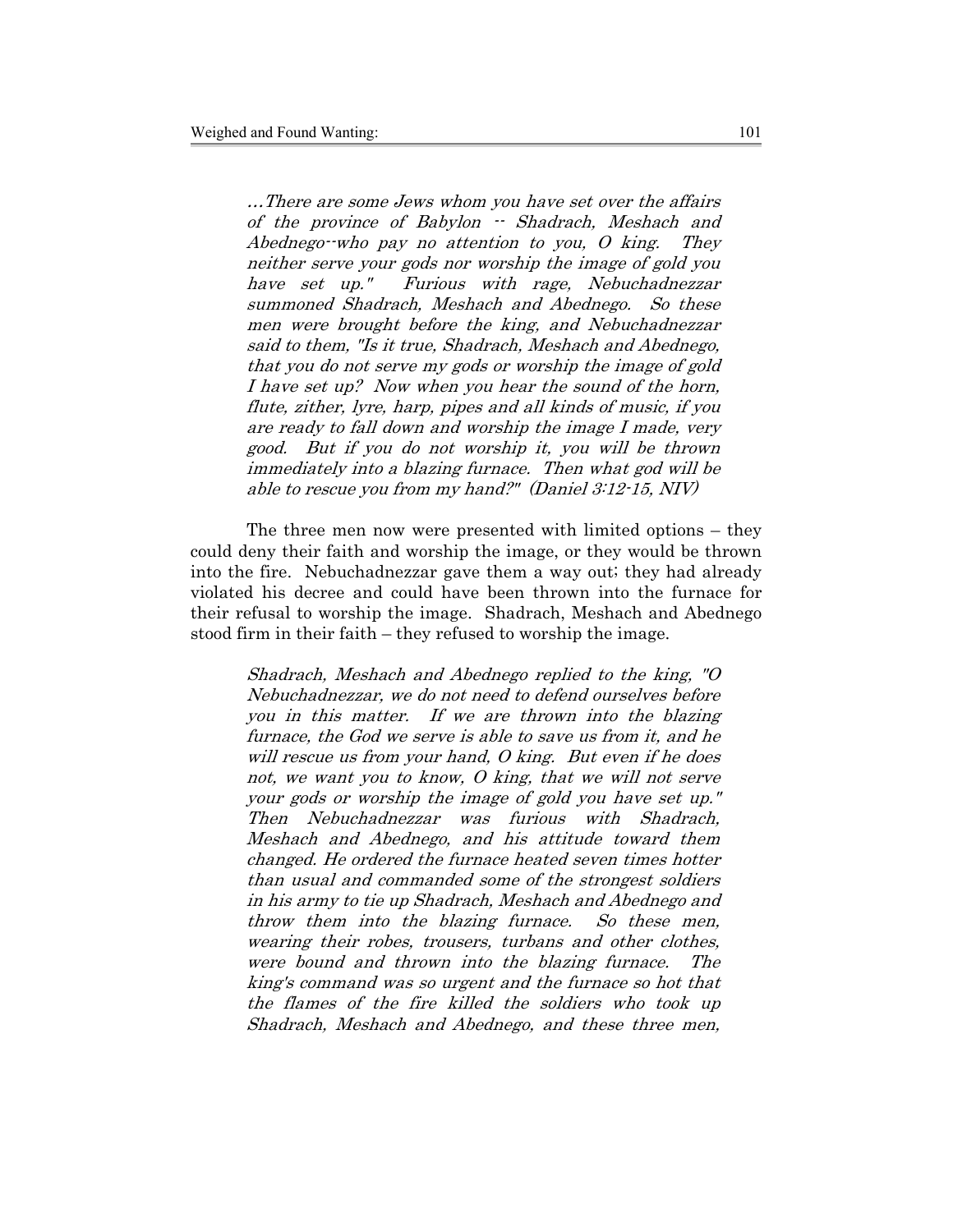firmly tied, fell into the blazing furnace. (Daniel 3:16-23, NIV)

The three men took a stand, and accepted the consequences. They did not hide their faith, nor did they deny that faith. They were willing to give up their lives for what they felt was a higher calling – serving their God. The result was that they were not killed; in fact, they came out of the fire completely unharmed. Nebuchadnezzar again acknowledged the power of their God (much as he had done when Daniel was able to interpret his dream) and promoted Shadrach, Meshach, and Abednego.

Then Nebuchadnezzar said, "Praise be to the God of Shadrach, Meshach and Abednego, who has sent his angel and rescued his servants! They trusted in him and defied the king's command and were willing to give up their lives rather than serve or worship any god except their own God…" Then the king promoted Shadrach, Meshach and Abednego in the province of Babylon. (Daniel 3:28,30, NIV)

## The Writing on the Wall

Nebuchadnezzar died and was succeeded by his son, Belshazzar. One night, King Belshazzar decided to throw a big party for all of his nobles. To celebrate, he used the gold and silver goblets that had been taken from the temple in Jerusalem by his father, Nebuchadnezzar. Suddenly, a hand appears out of nowhere and begins to write on the wall. This frightened Belshazzar so much that he was willing to give great power to anyone who could explain the message.

Suddenly the fingers of a human hand appeared and wrote on the plaster of the wall, near the lampstand in the royal palace. The king watched the hand as it wrote. His face turned pale and he was so frightened that his knees knocked together and his legs gave way. The king called out for the enchanters, astrologers and diviners to be brought and said to these wise men of Babylon, "Whoever reads this writing and tells me what it means will be clothed in purple and have a gold chain placed around his neck, and he will be made the third highest ruler in the kingdom." (Daniel 5:5-7, NIV)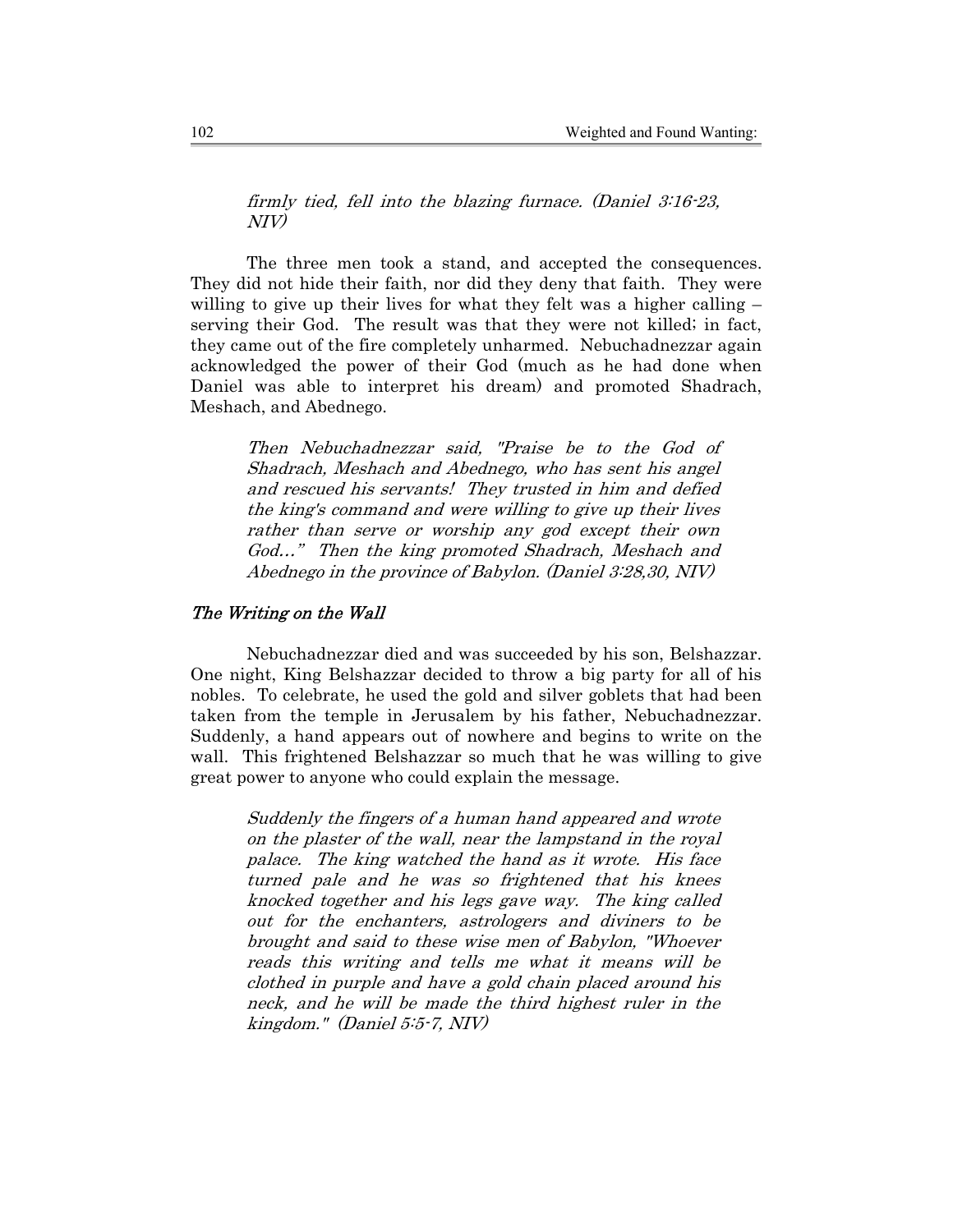As in the past, none of the advisors and diviners could explain the meaning of the writing on the wall. The queen remembered Daniel and his ability, so Daniel was quickly summoned to explain this strange event. King Belshazzar explained to Daniel his grave concerns and the rewards for explaining the mystery. Daniel was not motivated by greed and reward, but agreed to the king's request.

Then Daniel answered the king, "You may keep your gifts for yourself and give your rewards to someone else. Nevertheless, I will read the writing for the king and tell him what it means. (Daniel 5:17, NIV)

Daniel's explanation of the writing on the wall was very blunt. Not only did Daniel provide the meaning of the writing on the wall, he also stated clearly the reason for the message. Belshazzar had not learned from his father Nebuchadnezzar, but instead had ignored his father's hard lessons. Daniel made it very clear that the writing on the wall was a message from God – and one that would be fulfilled.

"But you his son, O Belshazzar, have not humbled yourself, though you knew all this. Instead, you have set yourself up against the Lord of heaven. You had the goblets from his temple brought to you, and you and your nobles, your wives and your concubines drank wine from them. You praised the gods of silver and gold, of bronze, iron, wood and stone, which cannot see or hear or understand. But you did not honor the God who holds in his hand your life and all your ways. Therefore he sent the hand that wrote the inscription. "This is the inscription that was written:

#### MENE, MENE, TEKEL, PARSIN

"This is what these words mean:

Mene: God has numbered the days of your reign and brought it to an end.

Tekel: You have been weighed on the scales and found wanting.

Peres: Your kingdom is divided and given to the Medes and Persians."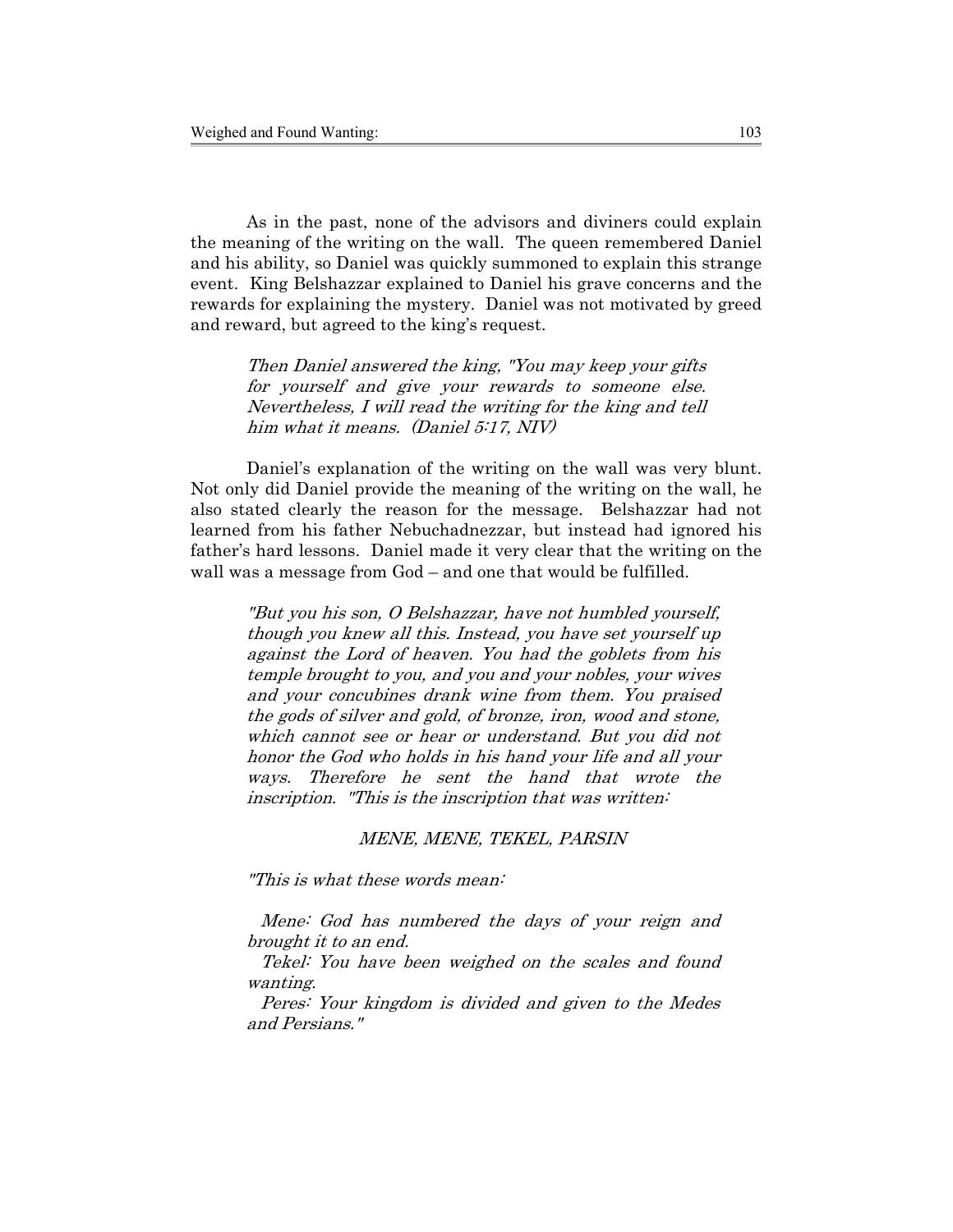Then at Belshazzar's command, Daniel was clothed in purple, a gold chain was placed around his neck, and he was proclaimed the third highest ruler in the kingdom. (Daniel 5:22-29, NIV)

Even though the message was a tough message to deliver by Daniel, it was, no doubt, an even tougher message for Belshazzar to receive. Nonetheless, Daniel received the rewards promised by Belshazzar and was promoted once again. Daniel did not seek these rewards – but they were indicative of the competence of Daniel. Even though his message was a difficult message to receive, it was unquestionably a message delivered by a man of faith, competence, and integrity. Daniel was promoted and made the third highest ruler in Babylon; Belshazzar's fate was also determined that night in accordance with the writing on the wall. Belshazzar's days were indeed numbered and brought to an end; he had been "weighed and found wanting."

That very night Belshazzar, king of the Babylonians, was slain, and Darius the Mede took over the kingdom, at the age of sixty-two. (Daniel 5:30-31, NIV)

## The Den of Lions

Daniel had served faithfully under Nebuchadnezzar and Belshazzar, and continued to be an important administrator for both kings. King Darius set up his new government with three administrators over Babylon – and Daniel remained one of the key administrators. In fact, King Darius was so impressed with Daniel that he planned to set Daniel up as the administrator over the entire kingdom. This, of course, did not sit well with those who wanted the position. The problem for these men was that Daniel was truly a man of integrity and principle.

Now Daniel so distinguished himself among the administrators and the satraps by his exceptional qualities that the king planned to set him over the whole kingdom. At this, the administrators and the satraps tried to find grounds for charges against Daniel in his conduct of government affairs, but they were unable to do so. They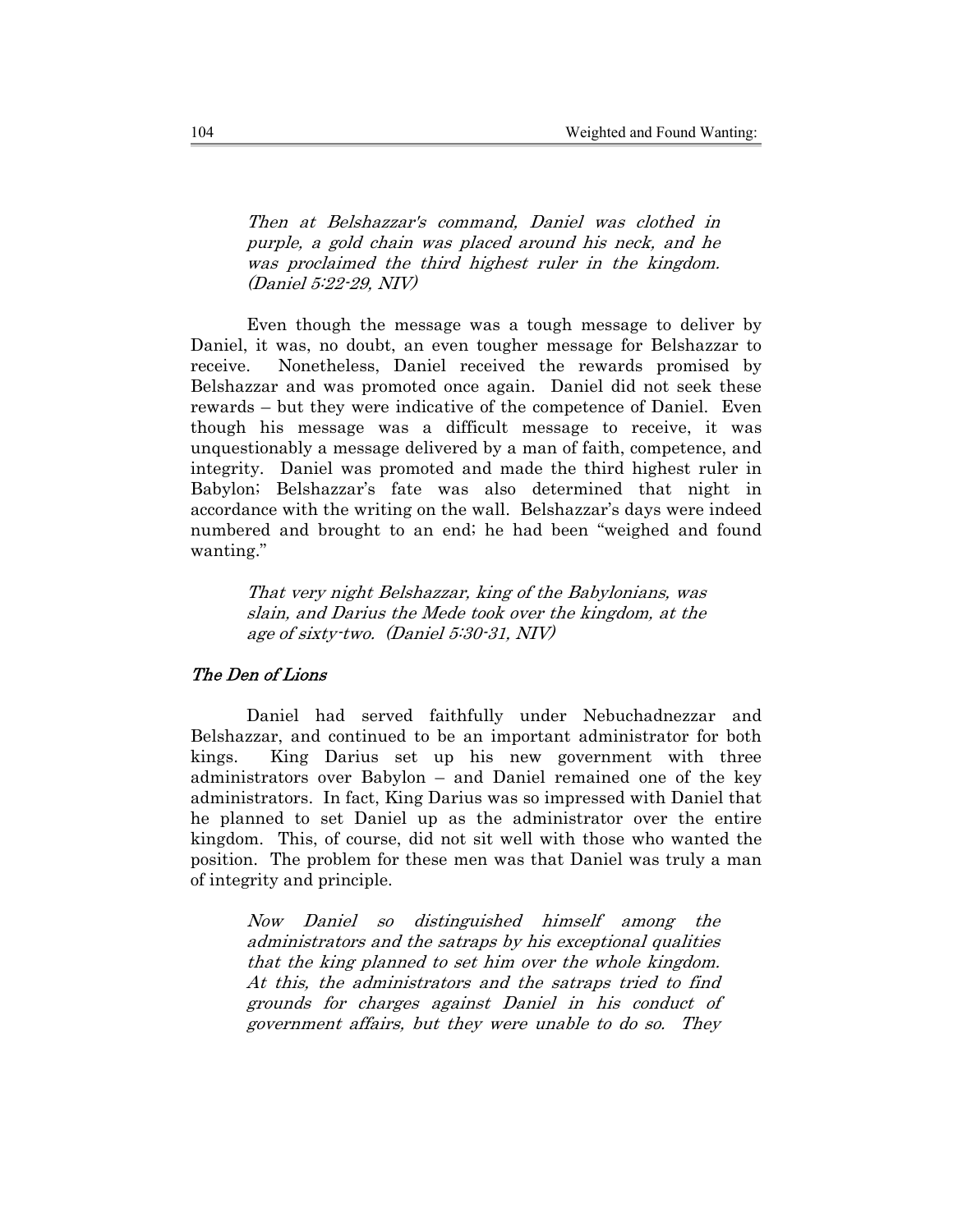could find no corruption in him, because he was trustworthy and neither corrupt nor negligent. Finally these men said, "We will never find any basis for charges against this man Daniel unless it has something to do with the law of his God." (Daniel 6:3-5, NIV)

King Nebuchadnezzar had made an image of gold and decreed that all would worship the image or be thrown into a fiery furnace – Shadrach, Meshach and Abednego refused to go along with the decree to worship the image. The satraps and administrators convinced King Darius to make a similar decree that they knew would force Daniel to make a similar stand. The penalty for refusal was sure death – being thrown into the lions' den.

The royal administrators, prefects, satraps, advisers and governors have all agreed that the king should issue an edict and enforce the decree that anyone who prays to any god or man during the next thirty days, except to you, O king, shall be thrown into the lions' den. Now, O king, issue the decree and put it in writing so that it cannot be altered--in accordance with the laws of the Medes and Persians, which cannot be repealed." So King Darius put the decree in writing. (Daniel 6:6-9, NIV)

Daniel had never hidden his faith, and this new decree did not change his faith or his exercise of that faith. His exercise of faith was conducted in a quiet, humble manner – but one that was well known by others, particularly those who were jealous of the position that Daniel had be placed in by the king.

Now when Daniel learned that the decree had been published, he went home to his upstairs room where the windows opened toward Jerusalem. Three times a day he got down on his knees and prayed, giving thanks to his God, just as he had done before. Then these men went as a group and found Daniel praying and asking God for help. (Daniel 6:10-11, NIV)

The jealous administrators now had Daniel where they wanted him; they knew that the king would not be able to change his decree. The king would be forced to throw Daniel into the lion's den. The men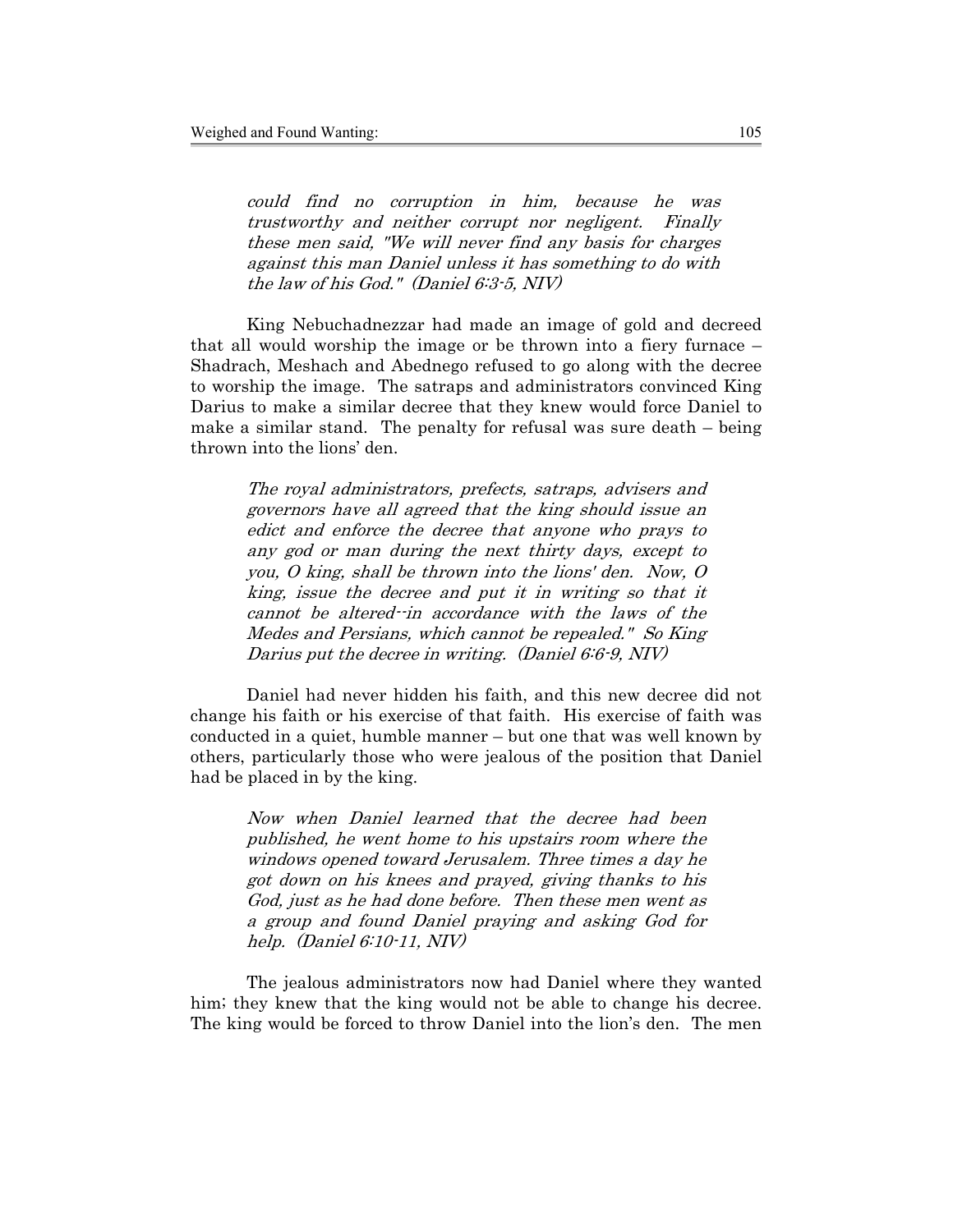went directly to King Darius and reported that Daniel had violated the decree, and reminded the king that he was bound by his own laws to follow through with the penalty. Although the king was distressed at the situation and the assured loss of his most capable administrator, he had no choice but to follow through with the sentence.

So the king gave the order, and they brought Daniel and threw him into the lions' den. The king said to Daniel, "May your God, whom you serve continually, rescue you!" A stone was brought and placed over the mouth of the den, and the king sealed it with his own signet ring and with the rings of his nobles, so that Daniel's situation might not be changed. Then the king returned to his palace and spent the night without eating and without any entertainment being brought to him. And he could not sleep. (Daniel 6:16-18, NIV)

Daniel, in the same manner as Shadrach, Meshach and Abednego, made a stand when he was forced to decide between worshiping his God or denying his faith. He was willing to freely accept the consequences of his decision – and made his choice openly. It is apparent that King Darius was well aware of Daniel's faith by his reference to Daniel's god and how Daniel served his god continually. It is also apparent that although Daniel served his god continually, King Darius was pleased with Daniel's faithful service to him, as well. After a sleepless night, the king went to the lion's den to see if a miracle had happened.

At the first light of dawn, the king got up and hurried to the lions' den. When he came near the den, he called to Daniel in an anguished voice, "Daniel, servant of the living God, has your God, whom you serve continually, been able to rescue you from the lions?" Daniel answered, "O king, live forever! My God sent his angel, and he shut the mouths of the lions. They have not hurt me, because I was found innocent in his sight. Nor have I ever done any wrong before you, O king." The king was overjoyed and gave orders to lift Daniel out of the den. And when Daniel was lifted from the den, no wound was found on him, because he had trusted in his God. (Daniel 6:19-23, NIV)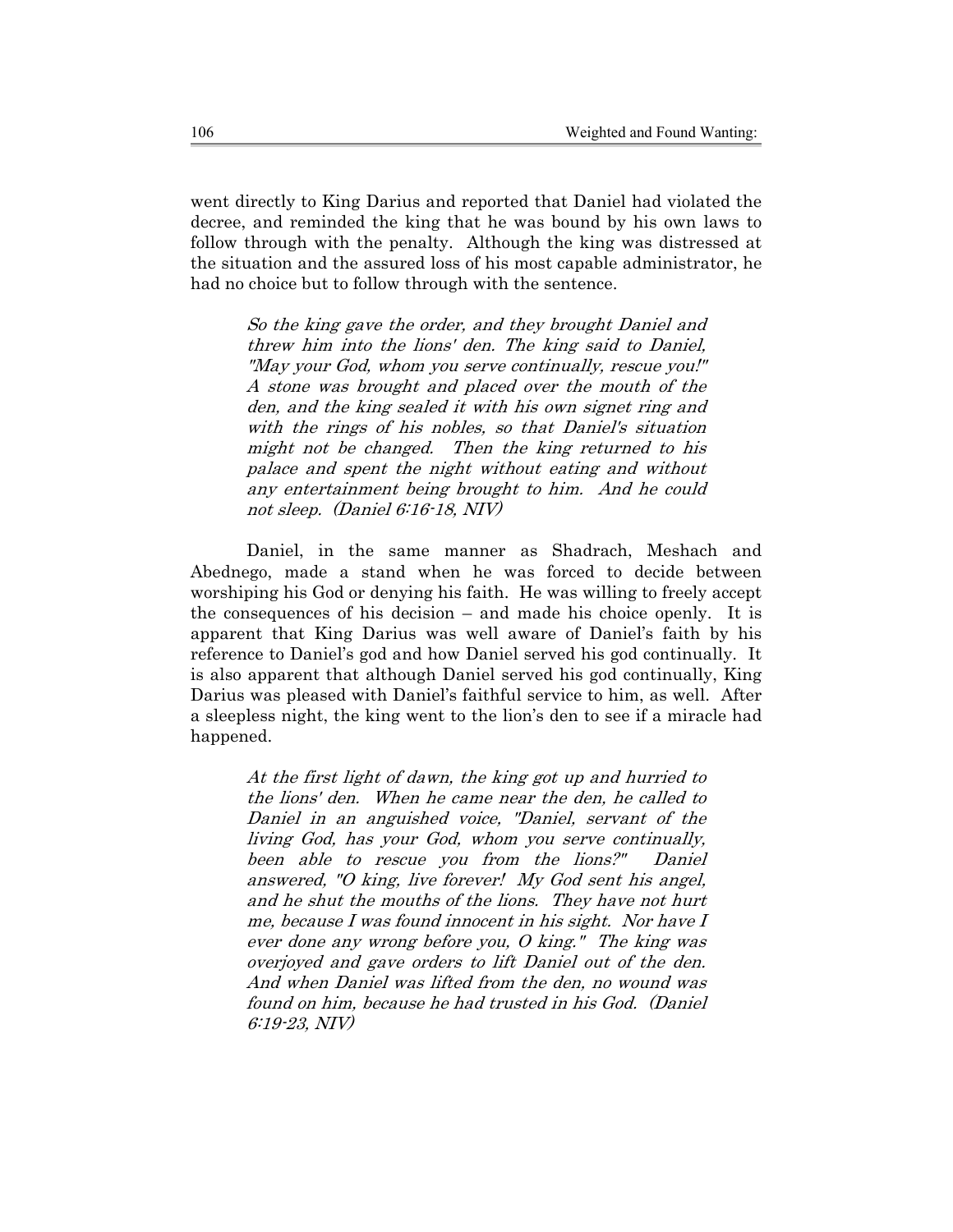The lions did not go without a meal – the men who had accused Daniel, along with their families, were thrown into the lion's den and were devoured. King Darius sent out a decree to the all the people concerning Daniel's God.

"I issue a decree that in every part of my kingdom people must fear and reverence the God of Daniel.

"For he is the living God and he endures forever; his kingdom will not be destroyed, his dominion will never end.

He rescues and he saves; he performs signs and wonders in the heavens and on the earth.

He has rescued Daniel from the power of the lions."

So Daniel prospered during the reign of Darius and the reign of Cyrus the Persian. (Daniel 6:26-28, NIV)

#### Lessons from Daniel

There are several enduring lessons from the case study of Daniel. First of all, Daniel and his fellow exiles, Shadrach, Meshach and Abednego, were selected for their positions based upon competence. Daniel continued in the service of the kings of Babylon based upon continued competence and demonstrated ability. Daniel's service under all three kings -- Nebuchadnezzar, Belshazzar, and Darius – and his continued promotions to the highest levels clearly indicate he was recognized for his abilities.

True to his values, Daniel never hid his faith and loyalty to his God. His faith provided him a foundation for the very qualities the kings found desirable – honesty, integrity, and loyalty. Daniel's faithfulness was so well known that it was the only way the jealous administrators could attack him. Daniel was unquestionably loyal to the kings, as well. How else could a man declare 'O king, live forever' to the one who had just thrown him the lion's den? Daniel understood the king's situation, and was loyal to the king even under those circumstances. Daniel's honesty enabled him to deliver the tough news to King Belshazzar that his days were numbered – and Belshazzar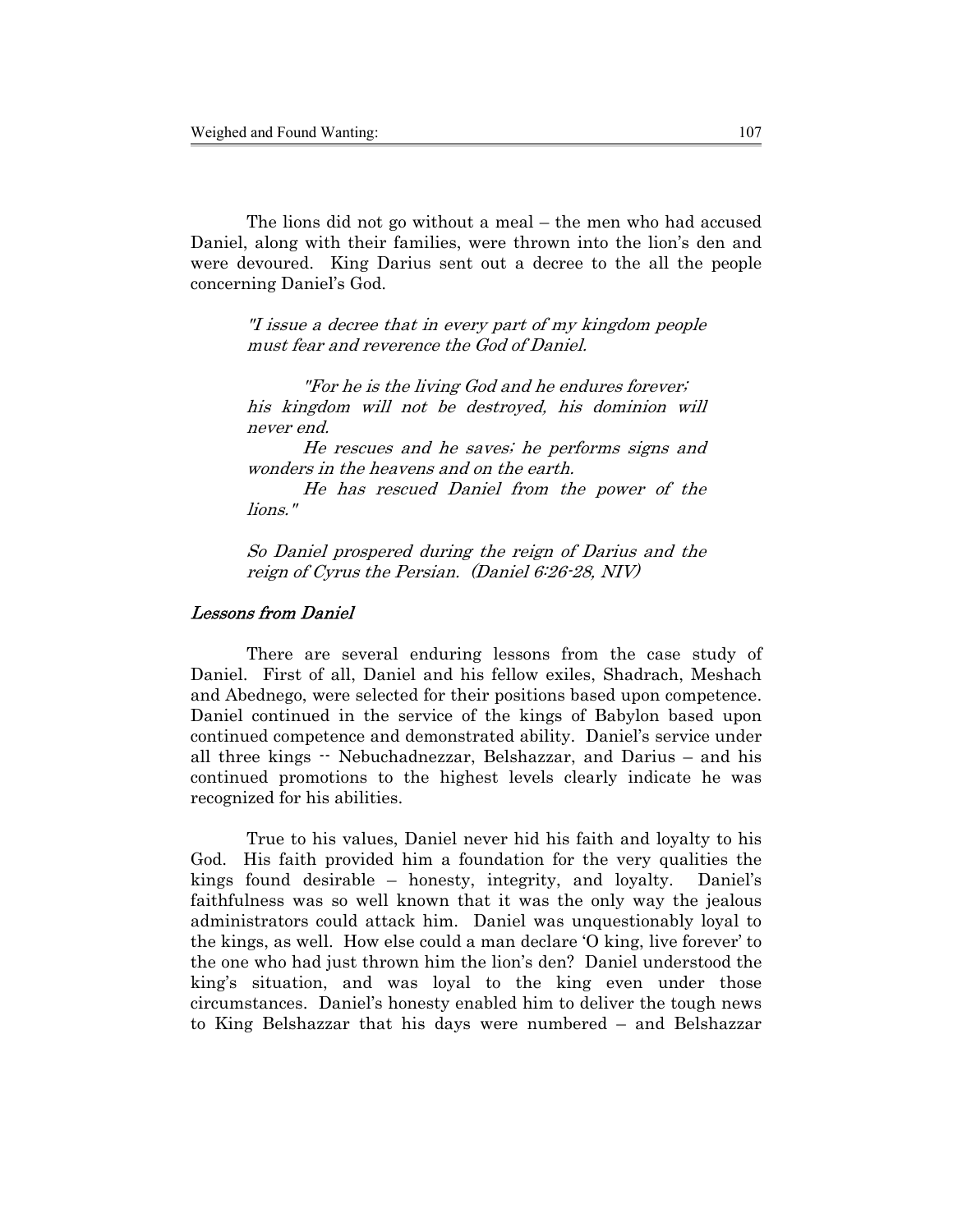promoted him! Obviously, even King Belshazzar in his last hours understood Daniel was a man of integrity.

Secondly, when the values of faith in God and service to the kings clashed, Daniel and his fellow exiles were willing to make a choice between the two and accept the consequences. When forced to a test of loyalty, even when the test was unfairly presented, they openly chose to serve their God. Being faithful and true to God was compatible with faithful service to their government most of the time – but when presented with conflicting situations Daniel, Shadrach, Meshach and Abednego did not compromise. Some areas did require a clean separation of church and state – and choices to be made between the two.

Daniel and the other exiles did not use their positions to attempt to convert the kings or any others to their religion. Their faith was lived out in their lives and the values they gained from a strong belief in God. As such, their influence as men of God was in their lives and faithful service, rather than from overt proselytizing. Of the three kings, it appears that only Nebuchadnezzar worshiped the god of Daniel – and only at the very end of his life and not due to any efforts by Daniel to convert him (Daniel 4:28-36). There is no record in the book of Daniel of any attempts by Daniel, or the other exiles, to create converts to their religion.

## The Faith-Based Initiative Today

A recently released survey conducted by the Pew Research Center for the People and the Press (2001) indicated that 75% of Americans favor government funding for faith-based organizations. There are, however, concerns about providing government funds for those services. Seventy-eight percent of Americans think churches, synagogues, and other houses of worship contribute to solving important social problems.

The reasons for favoring religious organizations to provide social services with government funding include a belief religious groups could do a better job because the power of religion can change people's lives (62% agreed), the people who provide the services would be more caring and compassionate (72% agreed), and religious groups could provide services more efficiently than government programs (60% agreed). There was, however, a large majority (77%) who agreed there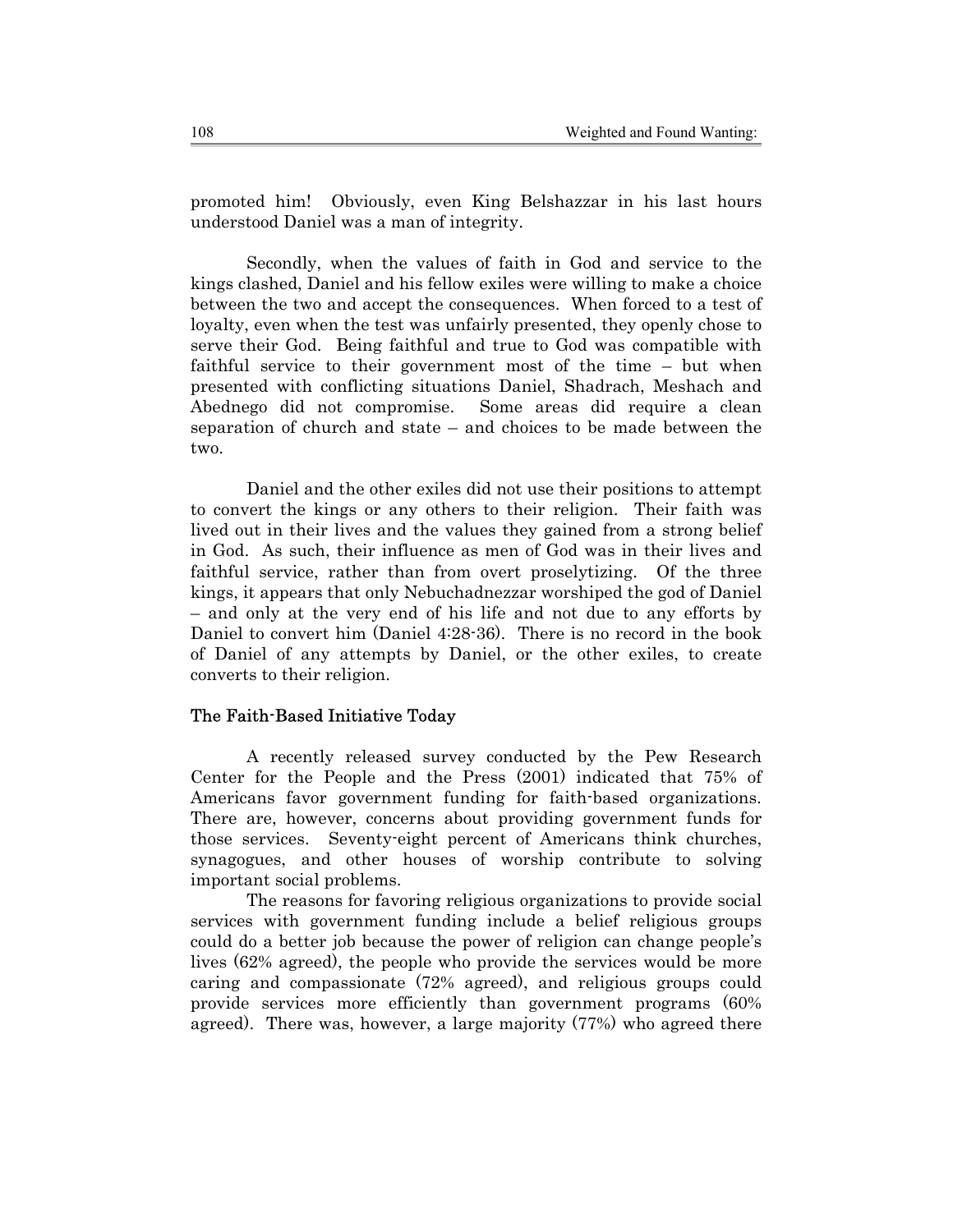should be a variety of options to choose from for social services (Pew, 2001).

The reasons for opposing religious organizations to provide social services with government funding included concerns over the separation of church and state (52% agreed), people who receive these services might be forced to take part in religious practices (60% agreed), and government might get too involved in what religious organizations do (68% agreed). Respondents in the survey were split over whether the programs would not have the same standards as government-based programs (47% felt this was an important concern; 48% felt this was not an important concern). Respondents were also evenly split over the issue of whether government funding of faith-based organizations might increase religious divisions within the country, with 48% agreeing this was an important concern and 48% agreeing this was not an important concern (Pew, 2001).

Based upon the Pew research, Americans agree that faith-based organizations today (and faith-based individuals in public service) can draw on the strength of their values to provide for the public good. Americans generally support providing government funds to faith-based organizations – but those organizations must respect the rights of those receiving services to weigh and determine their own beliefs. Organizations that receive funding should be selected on the basis of their competence and ability to deliver services, rather than on their particular faith. To do otherwise has the potential to cross the fine line of government support of a particular faith in violation of the establishment clause of the U.S. Constitution, as well as invite government interference into matters of the church. Service recipients must also be given a choice between faith-based organizations and secular organizations for services received – the fear that organizations having a basis in strong faith would engage in passive or active efforts to "preach the Word" is a concern. Faith-based organizations must make a tough choice if they accept government monies for providing services – they must clearly allow their recipients to "get the free lunch" and "leave before the preaching." Faith-based organizations that are unable to refrain from proselytization as a quid pro quo for the services they provide will have to accept the consequences – to either opt out of competing for federal funds or lose funding.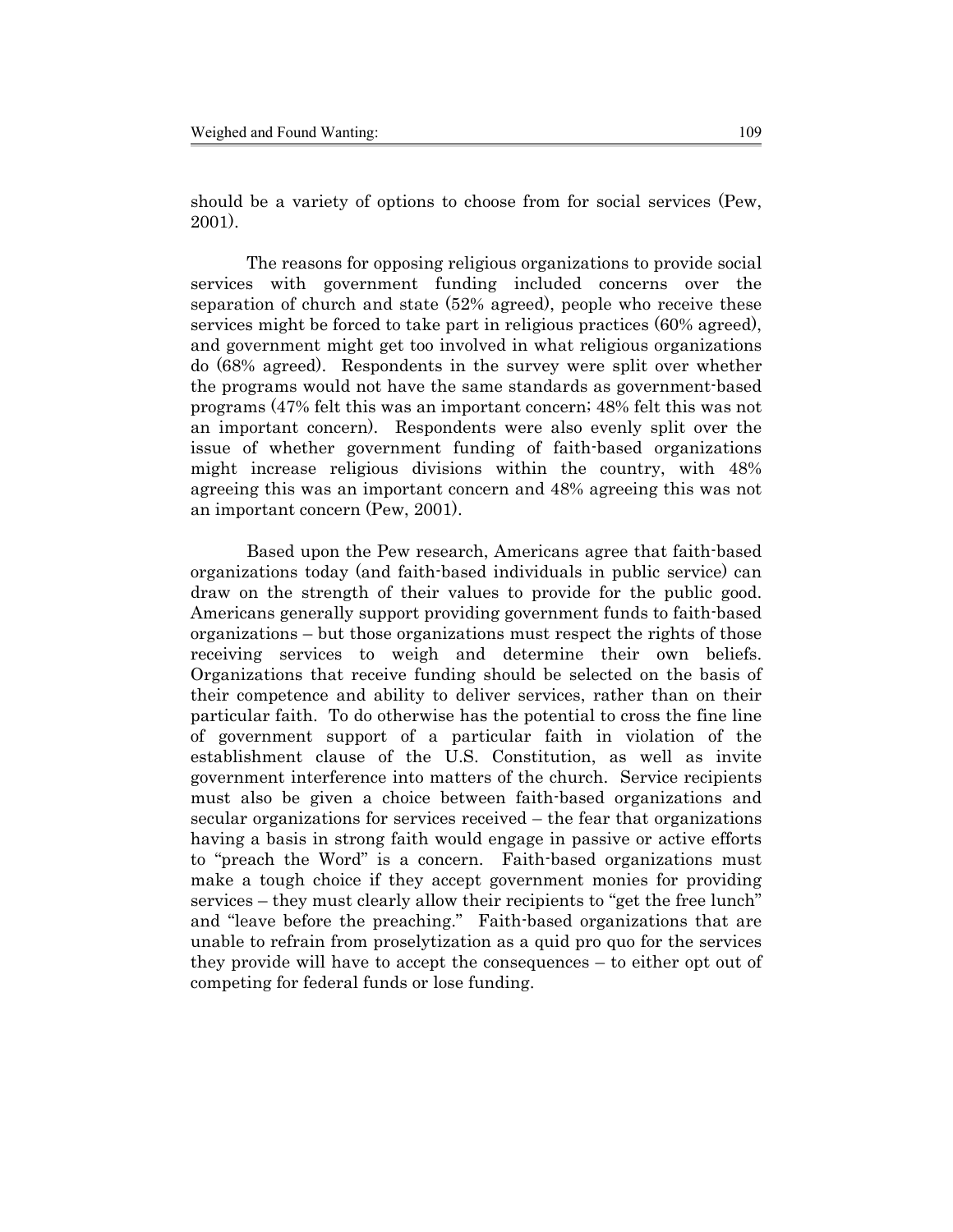#### Competence and Values

Supporters of the Faith-Based Initiative in Congress are well aware of need to base government support for faith-based organizations on competence, rather than on specific beliefs. Senator Rick Santorum (R-PA) recently stated, "This program will evaluate these faith-based institutions on whether they can accomplish what the program is set up to accomplish. If the Buddhists can run a good drug and alcohol center to change people's lives, great" (Boyer, 2001). Representative Tony Hall (D-OH) also stated "If these religious groups have a proven record, they can enter into the competition. If they're doing the job, they ought to be allowed to compete" for federal funds (Boyer, 2001).

The Assistant to the President for Faith-Based and Community Initiatives, John J. Dilulio, Jr., stated "…all government fundednonprofit organizations, religious or secular, ought to be judged according to whether they follow all relevant laws and achieve measurable, positive civic results" (Dilulio, 2001). Competence and measurable results will determine federal funding for faith-based organizations.

The hope is that faith-based organizations will be able to deliver social services with greater effectiveness and efficacy because of the foundation of values for these organizations. Those whose "religious values inspire them to do the Lord's work" will hopefully have more compassion and dedication to their labors (Fields, 2001). Many of the workers in faith-based organizations are volunteers – dedicated to touching lives and making a difference. Faith-based organizations can uphold a common core value of "…concern for human needs, particularly those of the economically and socially disadvantaged, and for the social health of the nation" (Feinstein, 2001: p. 4). Even without federal funding, many inner-city minority churches are already providing more in terms of social services on a daily basis than wealthy suburban churches – or even secular relief organizations (Dionne, 2001). The Faith-Based Initiative is designed to give a boost to this effort, drawing on the strong values of faith-based organizations and an emphasis on measurable, demonstrated results.

The line between "drawing on the strong values" of faith-based organizations and "preaching those values" will be difficult to discern, however. Reverend Jerry Falwell recently expressed his excitement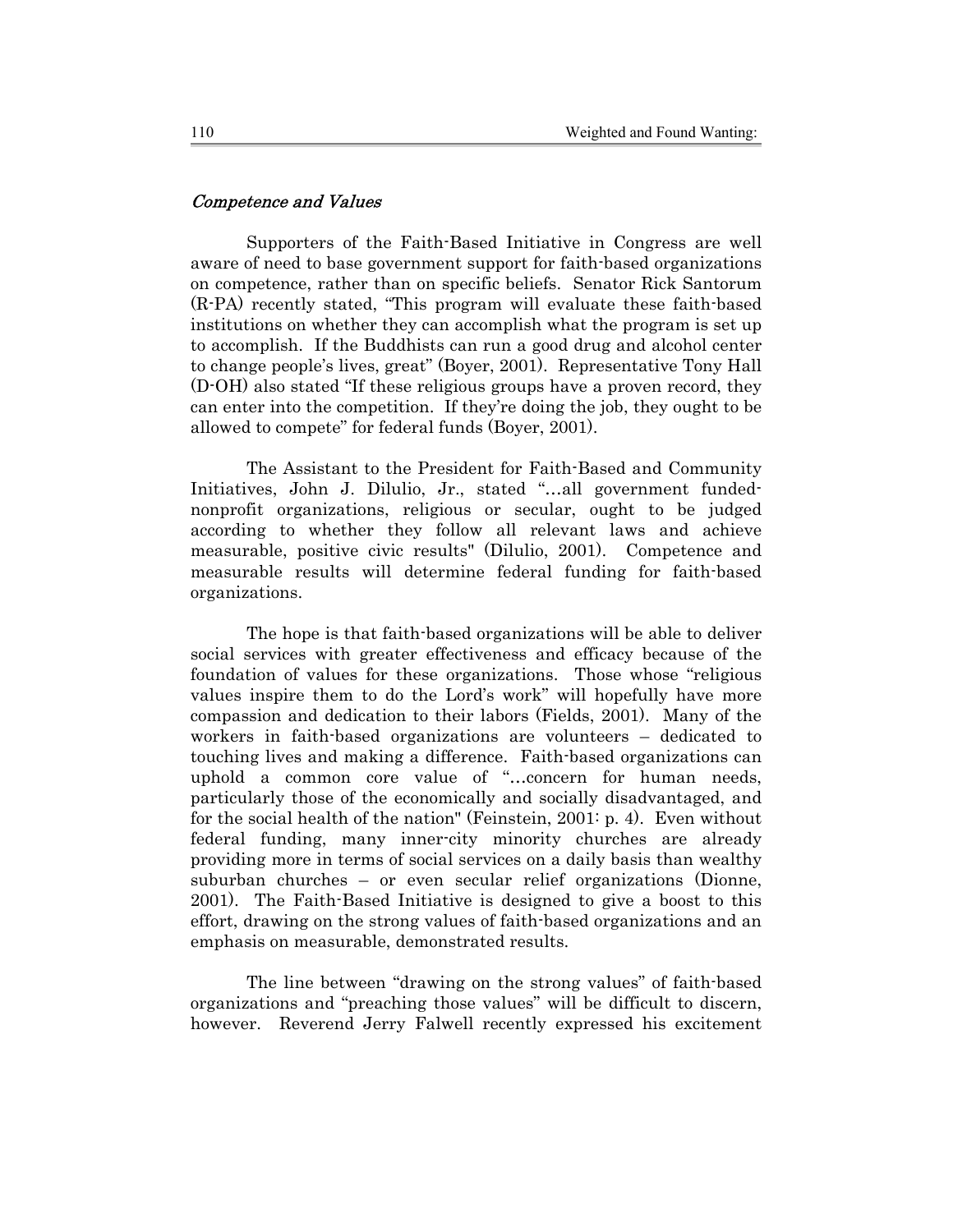with the new Faith-Based Initiative and stated that the initiative was designed to serve those in need and not "disseminate religious messages." Reverend Falwell further stated that faith-based organizations that receive funding should not "water down their faithful message which make them distinct" (Witham, 2001). How does an organization not "water down their message" when the religious message is at the core? Dr. Dilulio addresses those who do not feel they can accomplish this – if a church feels it is going down the slippery slope of losing the "faith" in their "faith-based" organization, they should not participate in the program. He states, "Not all groups should participate. Faith leaders, organizations, and communities that perceive the slope as secularizing and slippery ought simply to opt out" (Dilulio, 2001).

#### Separation of Church and State

In a 1971 Supreme Court Case (Lemon v. Kurtman), the Supreme Court established a three-pronged test for determining the legality of federal funding for parochial schools. The tests were in regard to vouchers, and stated "the enabling law must have a secular purpose; its primary effect must neither advance nor inhibit religion and it must not foster an excessive entanglement with religion" (Hentoff, 2001). Although this provides some guidance into how to approach government funding for faith-based organizations, it is open to great interpretation. As E.J. Dionne, Jr. states, "It's a least possible … for government and religious institutions to work together in achieving common public purposes without unduly compromising a partner in the bargain. But on this matter, God will truly be in the details–and, probably, in the litigation."

There are two major concerns relating to separation of church and state for the Faith-Based Initiative. The first concern is the government will become entangled in matters of the church–and may favor one faith group over another. The second is the faith-based organizations will be unable to refrain from proselytizing. These two areas will unquestionably be the matter of litigation in the future to chart the course for federal funding of faith-based organizations.

Secular alternatives to services provided by faith-based organizations should be to eliminate the first concern of government entanglement. Avoiding monopolies on social service funding by faith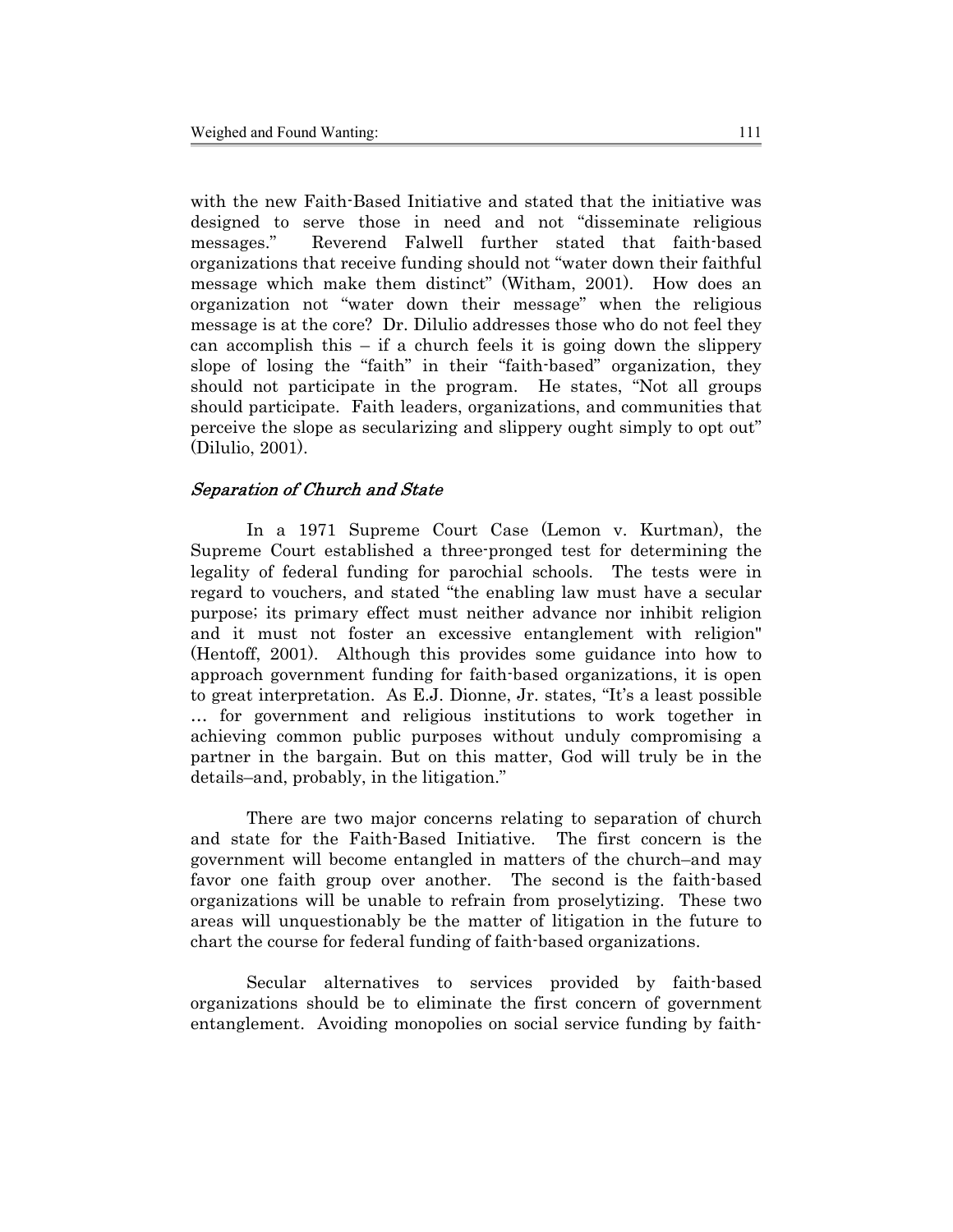based organizations through either the use of a voucher system or inplace alternatives are seen as the best solutions to this problem. Key to this concept is the responsibility for providing a social safety net within the government (Feinstein, 2001: p. 4). This may, however, be problematic in those areas (such as some of the inner cities) where needs are not being currently met by secular alternatives.

Proselytizing, or actively recruiting "converts" is perhaps one of the biggest concerns for the Faith-Based Initiative. Faith-based groups will receive federal funding to provide social services and caring for the poor, to not proselytize and mistake their mission as ministering to souls rather than bodies (Fields, 2001). Beneficiaries of social services should be able to freely opt out of religious activities; any program that has a religious component or dimension must allow beneficiaries to decline either active, or passive, participation (Feinstein, 2001: p. 8). The Feinstein Center provides further elaboration on this concept:

Teaching values or beliefs as religious tenets constitutes religious instruction or proselytizing. An example would be urging a beneficiary to accept Jesus Christ or some other religious faith as the only way to move from welfare into employment. Discussing with a beneficiary commonly held values such as abiding by the law and being honest does not automatically represent religious instruction or proselytizing, although most, if not all, religions also teach these values. Worship includes such acts as offering prayers and reading scripture, but observing a neutral moment of silence does not constitute worship." (Feinstein, 2001: p. 8)

Dr. Dilulio, as a self-professed "born-again Catholic," supports this view. He states he would "never support tax-funded worship or evangelizing. The President's ambitious agenda is rooted in pluralism and voluntariness and measurable outcomes, and he welcomes good work from people of faith – whether Methodist, Muslim or Mormon – or good people of no faith at all" (Dilulio, 2001). Proselytizing, or "expected" participation in religious activities, is not acceptable for the Faith-Based Initiative.

The full details on how to maintain the separation are yet to be worked out. The Executive Order that created the White House Office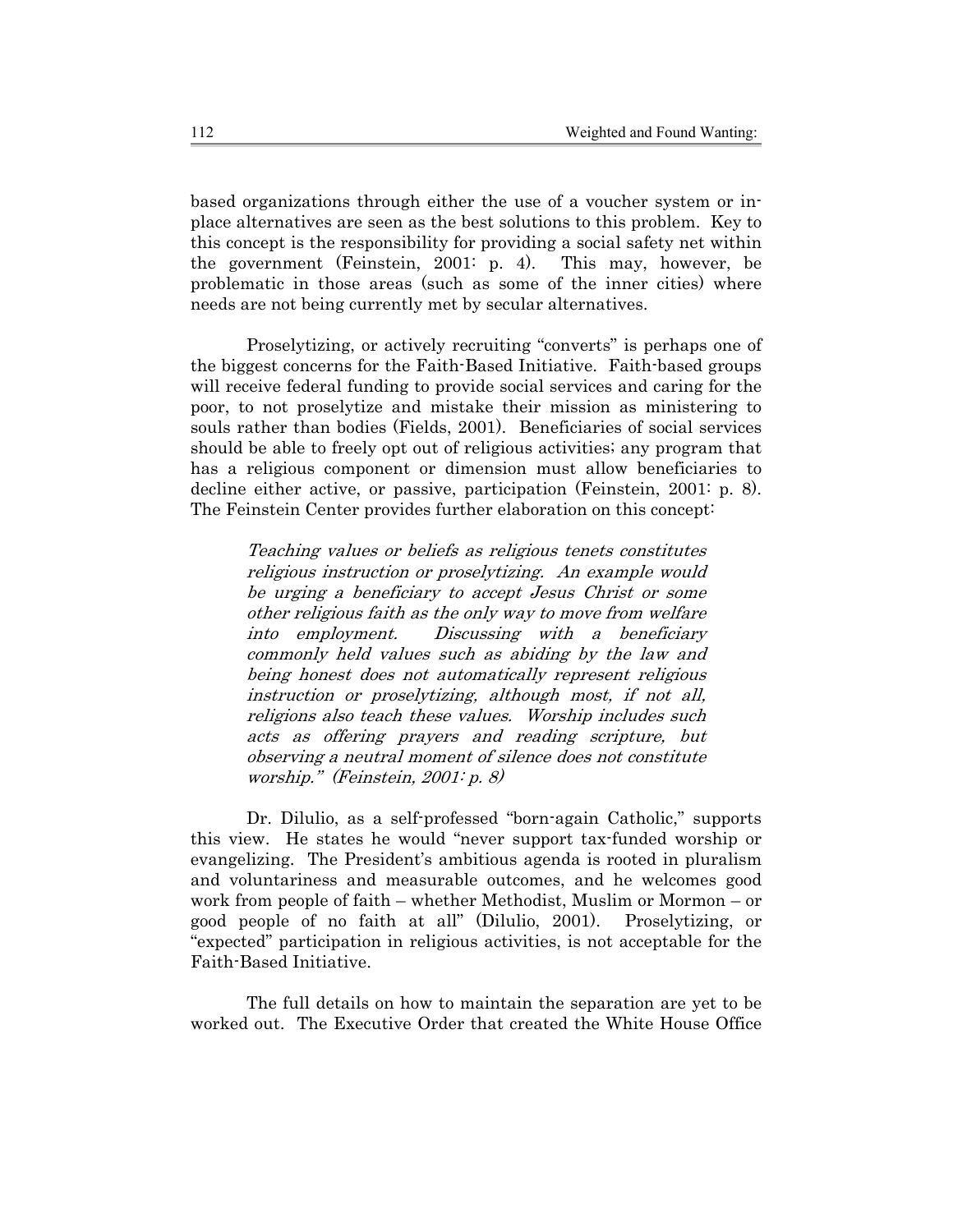of Faith-Based and Community Initiatives declared that the primary purpose of the Faith-Based Initiative was to achieve "valid public purposes" based upon "pluralism, nondiscrimination, evenhandedness, and neutrality" (EO13199, 2001).

Faith-based and other community organizations are indispensable in meeting the needs of poor Americans and distressed neighborhoods. Government cannot be replaced by such organizations, but it can and should welcome them as partners. The paramount goal is compassionate results, and private and charitable community groups, including religious ones, should have the fullest opportunity permitted by law to compete on a level playing field, so long as they achieve valid public purposes, such as curbing crime, conquering addiction, strengthening families and neighborhoods, and overcoming poverty. This delivery of social services must be results oriented and should value the bedrock principles of pluralism, nondiscrimination, evenhandedness, and neutrality. (EO13199, 2001)

In 2001 the House of Representatives passes H.R. 7, The Community Solutions Act. H.R. 7 provides specific language to ensure faith-based organizations that receive federal funds do not use those funds for religious purposes, such as proselytizing or worship:

No funds provided through a grant or cooperative agreement to a religious organization to provide assistance under any program described in subsection  $(c)(4)$  shall be expended for sectarian instruction, worship, or proselytization. If the religious organization offers such an activity, it shall be voluntary for the individuals receiving services and offered separate from the program funded under sub-section  $(c)(4)$ .  $(H.R.7, 2001)$ 

It should be noted that although this bill has passed in the House of Representatives, it has not passed the Senate.

Federal agencies, however, do have implementing rules for faithbased organizations that prohibit the use of federal funds for religious purposes. The U.S. Department of Health and Human Services Compassion Capital Fund provides funds for faith-based organizations. The priority for the awards for these funds are for "organizations that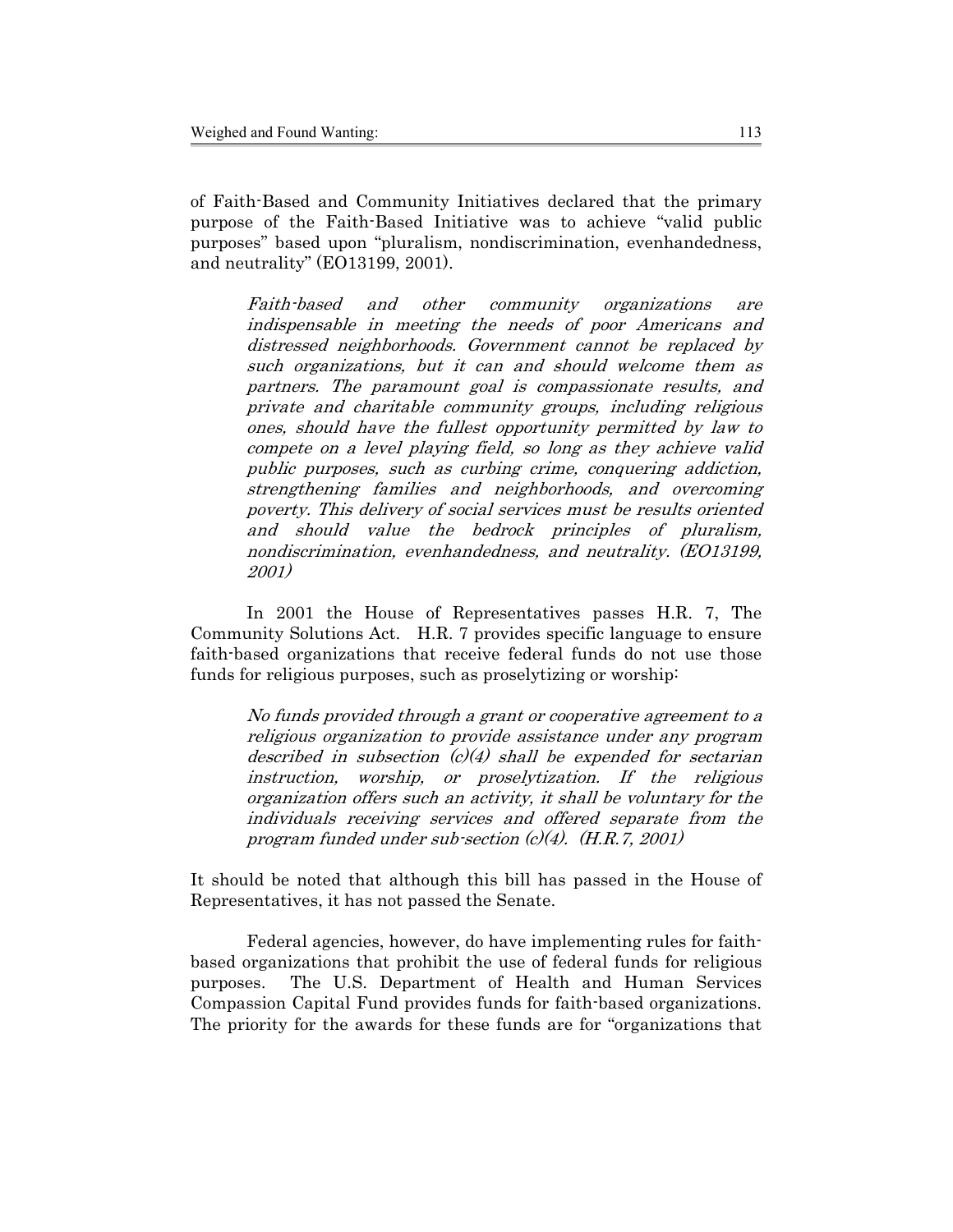focus on homelessness, hunger, at-risk children, transition from welfare to work, and those in need of intensive rehabilitation such as addicts or prisoners." The rules for these funds state clearly that "CCF funds may not be used to support religious practices such as religious instruction, worship or prayer" (U.S. Department of Health and Human Services, 2002).

# Conclusion

The life of Daniel provides a case study of how a man of strong faith can be true to his faith and provide competent, capable service to his nation. At no time did Daniel have to "hide his faith" or compromise his values of honesty, integrity and loyalty. When there was a conflict between serving his God or serving his king, Daniel "opted" out of service to his king, served his God, and accepted the consequences. Finally, Daniel respected the rights of others to make their own choices of faith–he did not proselytize or attempt to convert those he served.

Daniel provides a case study from the Bible – but there are no doubt other case studies that could be drawn from other faiths that demonstrate a careful balance between serving the state and being true to their faith. In the Bible there are other examples, such as Joseph – an amazingly parallel story of a man who was able to "work within the system" and remain true to his faith, even when he was falsely accused of crimes against Pharaoh. Even Jesus outlined the concept of the separation of church and state when he said, "Give to Caesar what is Caesar's, and to God what is God's" (Matthew 2:21, NIV).

Faith-based organizations today must adopt the same standards for the Faith-Based Initiative to succeed. Organizations receiving government funding must be selected on the basis of their competence and their ability to deliver services. Faith-based organizations should draw upon their values as a foundation for their services, and allow their "faith" to remain the motivation for reaching out to those in need. Those who are not able to do this successfully should opt out – and unlike Daniel, they serve as voluntary "contractors" for services for the state rather than slaves or even employees of the state. Those organizations that receive government funding should understand they are funded to minister to needs, not to souls; religious liberty and the individual choices of beneficiaries to adopt or reject a certain faith must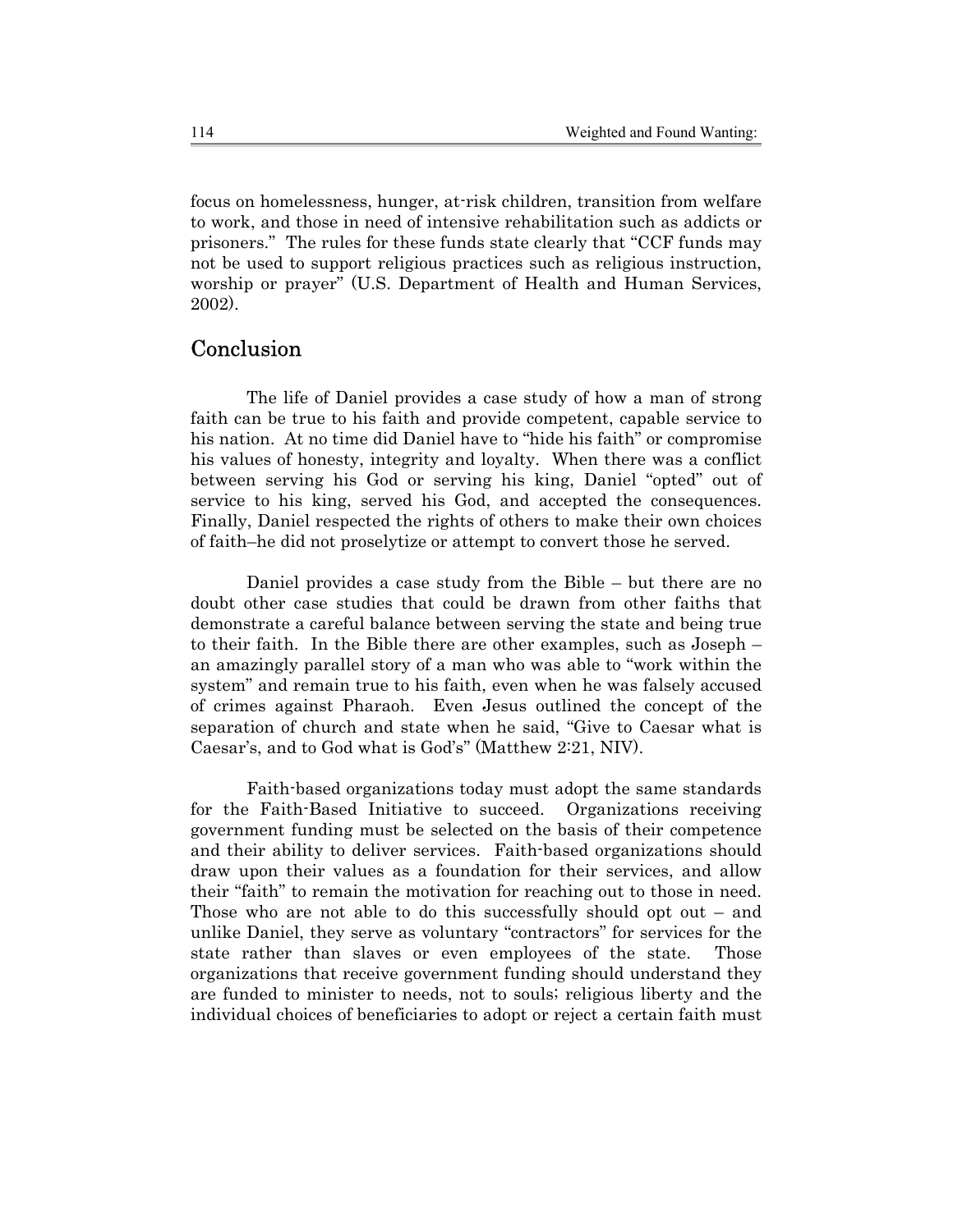be honored and respected. If faith-based organizations are not able to meet these tests, they will also be "weighed and found wanting."

# Notes

- 1. Scripture taken from the HOLY BIBLE, NEW INTERNATIONAL VERSION ®. Copyright © 1973, 1978, 1984 by International Bible Society. Used by permission of Zondervan Publishing House. All rights reserved.
- 2. The "NIV" and "New International Version" trademarks are registered in the United States Patent and Trademark Office by International Bible Society. Use of either trademark requires permission of International Bible Society.

# References

Boyer, Dave. 2001. Bush's Faith-Based Initiative Has Public's Blessing. The Washington Times, 11 April.

Dilulio, John J., Jr. 2001. Compassion in Truth and Action: How Sacred and Secular Places Serve Civic Purposes, and What Washington Should and Should Not Do To Help. Speech prepared for delivery and release before the National Association of Evangelicals, Dallas Texas, March 7, 2001.

Dionne, E.J., Jr. 2001. Dilulio's Faith-Based Challenge. The Washington Post, 30 March.

EO 13199. 2001. Establishment of White House Office of Faith-Based and Community Initiatives. 66 FR 8499, January 31, 2001.

Feinstein Center for American Jewish History, Temple University. 2001. In Good Faith: A Dialogue on Government Funding of Faith-Based Social Services. Available at http://www.temple.edu/feinsteinctr/pubs.html. Accessed on April 14, 2001.

Fields, Suzanne. 2001. Washington Gets Religion. The Washington Times, 10 April.